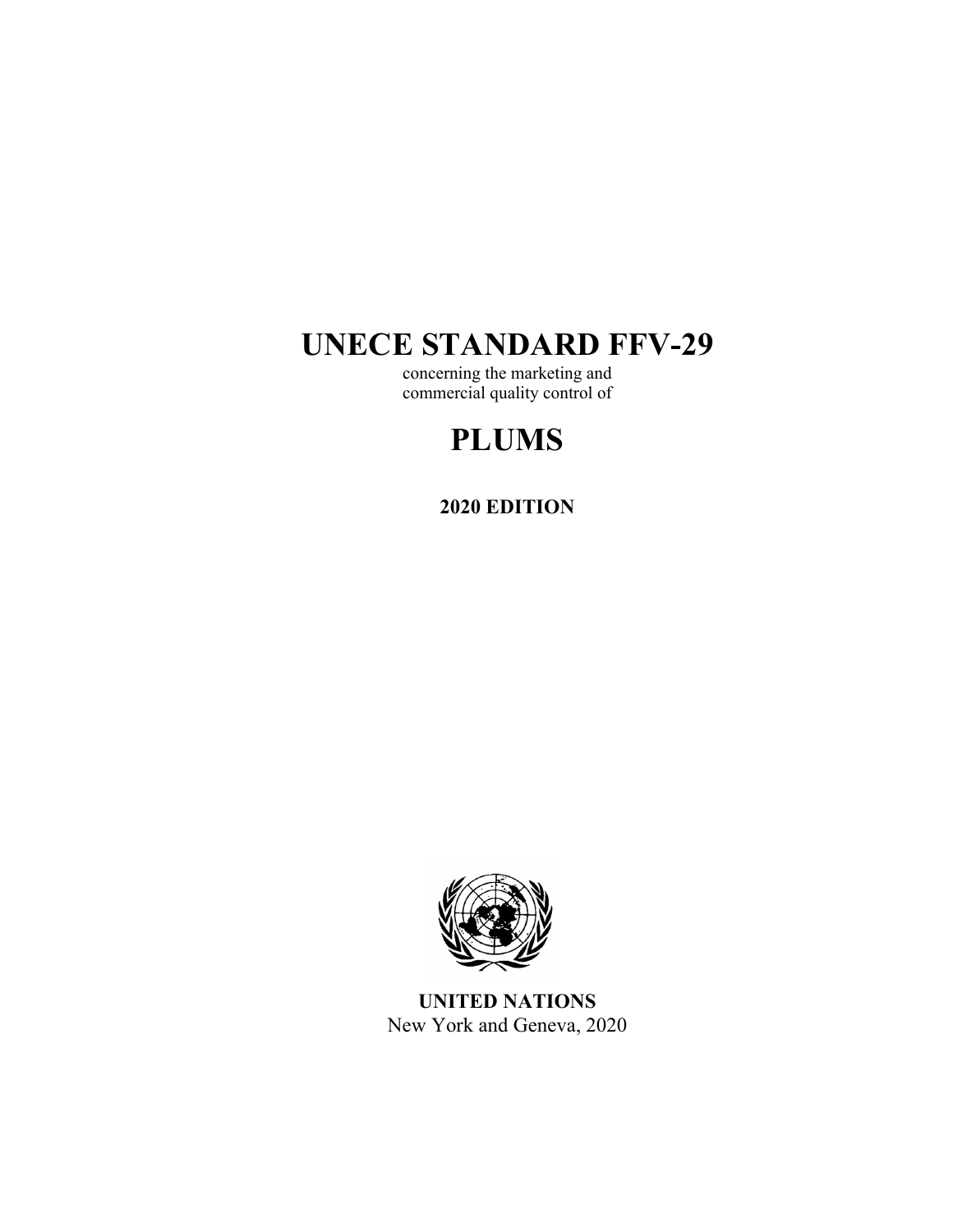### **NOTE**

### **Working Party on Agricultural Quality Standards**

The commercial quality standards developed by the Working Party on Agricultural Quality Standards of the United Nations Economic Commission for Europe (UNECE) help facilitate international trade, encourage highquality production, improve profitability and protect consumer interests. UNECE standards are used by governments, producers, traders, importers and exporters, and other international organizations. They cover a wide range of agricultural products, including fresh fruit and vegetables, dry and dried produce, seed potatoes, meat, cut flowers, eggs and egg products.

Any member of the United Nations can participate, on an equal footing, in the activities of the Working Party. For more information on agricultural standards, please visit our website <www.unece.org/trade/agr>.

The present Standard for Plums is based on document ECE/CTCS/WP.7/2017/16, reviewed and adopted by the Working Party at its seventy-third session and document ECE/CTCS/WP.7/2020/8, reviewed and adopted by the Working Party in 2020 (inter-sessional approval procedure).

Aligned with the Standard Layout (2017)

The designations employed and the presentation of the material in this publication do not imply the expression of any opinion whatsoever on the part of the United Nations Secretariat concerning the legal status of any country, territory, city or area or of its authorities, or concerning the delimitation of its frontiers or boundaries. Mention of company names or commercial products does not imply endorsement by the United Nations.

All material may be freely quoted or reprinted, but acknowledgement is requested.

Please contact the following address with any comments or enquiries:

Agricultural Standards Unit Economic Cooperation and Trade Division United Nations Economic Commission for Europe Palais des Nations CH-1211 Geneva 10, Switzerland E-mail: agristandards@unece.org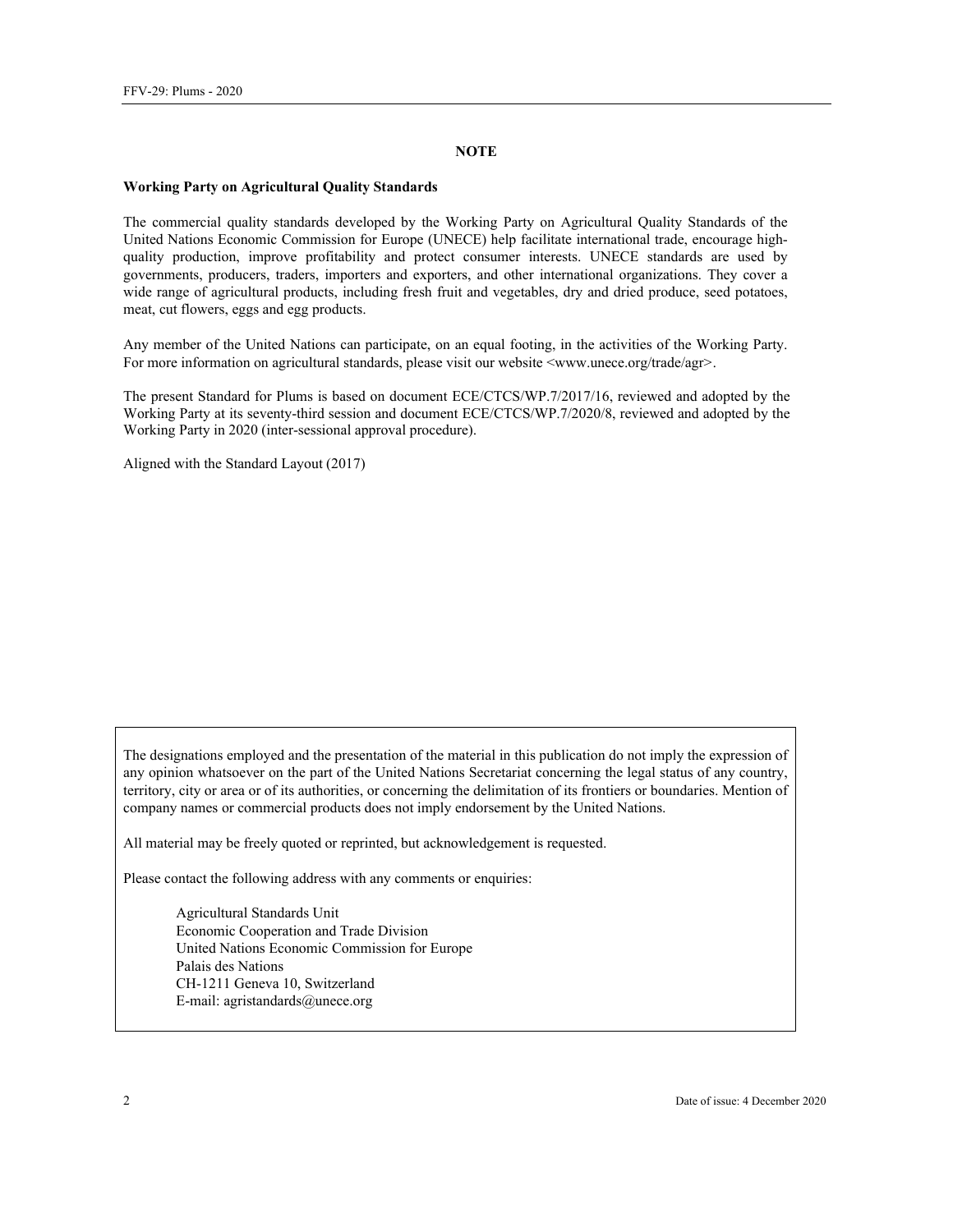# **UNECE Standard FFV-29 concerning the marketing and commercial quality control of Plums**

# **I. Definition of produce**

This standard applies to plums of varieties (cultivars) grown from:

- *Prunus domestica* L. subsp. *domestica*
- *Prunus domestica* subsp. *insititia* (L.) C. K. Schneid.
- *Prunus domestica* subsp. *italica* (Borkh.) Gams
- *Prunus domestica* subsp. *syriaca* (Borkh.) Janch.
- *Prunus salicina* Lindl
- inter-specific hybrids derived from plums (*Prunus domestica* or *Prunus salicina*) and apricot (*Prunus armeniaca*) showing plum characteristics.

to be supplied fresh to the consumer, plums for industrial processing being excluded.

# **II. Provisions concerning quality**

The purpose of the standard is to define the quality requirements for plums after preparation and packaging.

However, if applied at stages following export, products may show in relation to the requirements of the standard:

- a slight lack of freshness and turgidity
- for products graded in classes other than the "Extra" Class, a slight deterioration due to their development and their tendency to perish.

The holder/seller of products may not display such products or offer them for sale, or deliver or market them in any manner other than in conformity with this standard. The holder/seller shall be responsible for observing such conformity.

# **A. Minimum requirements**

In all classes, subject to the special provisions for each class and the tolerances allowed, the plums must be:

- intact
- sound; produce affected by rotting or deterioration such as to make it unfit for consumption is excluded
- clean, practically free of any visible foreign matter
- practically free from pests
- free from damage caused by pests affecting the flesh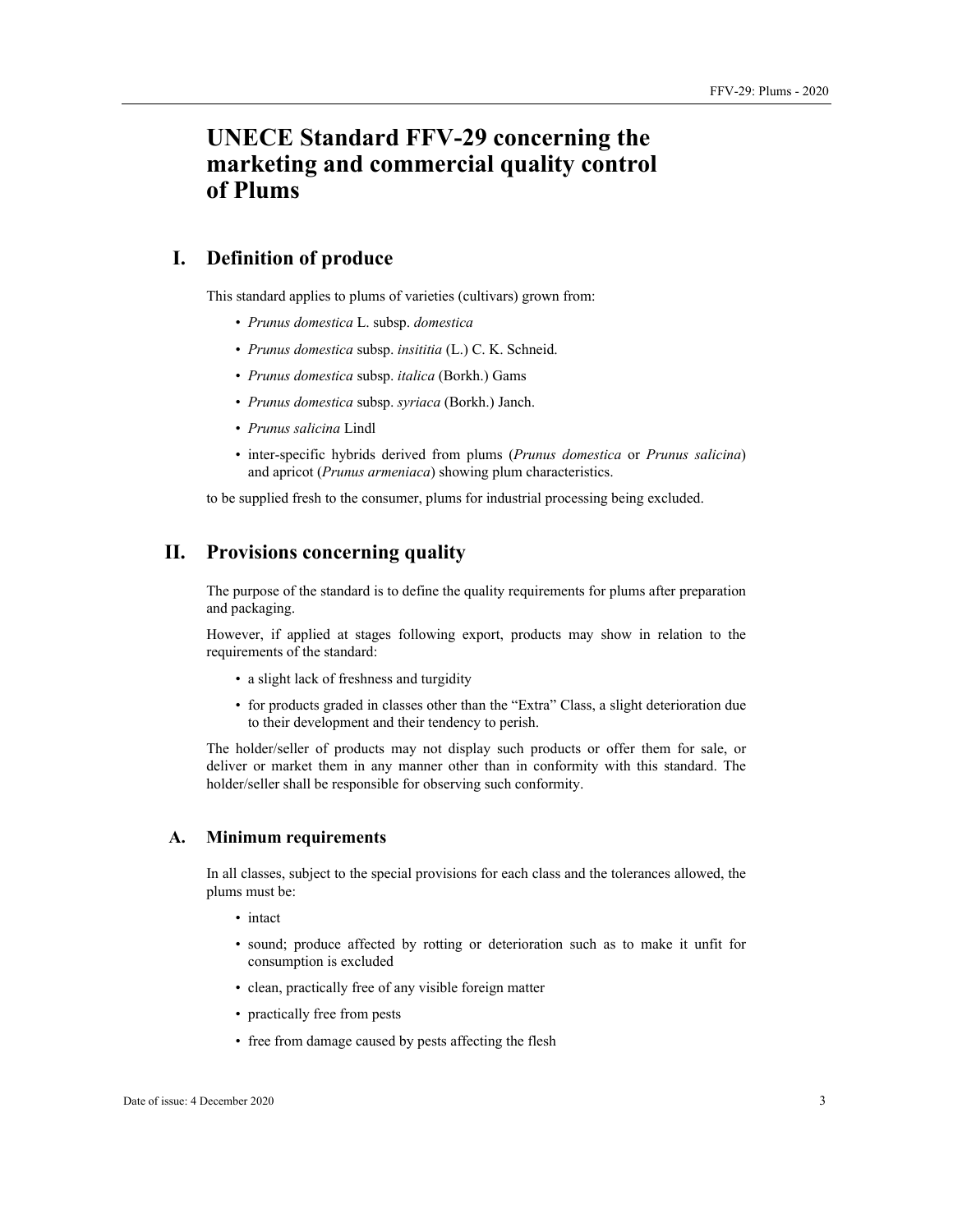- free of abnormal external moisture
- free of any foreign smell and/or taste.

The development and condition of the plums must be such as to enable them:

- to withstand transportation and handling
- to arrive in satisfactory condition at the place of destination.

# **B. Maturity requirements**

The development and state of maturity of the plums must be such as to enable them to continue their ripening process and to reach a satisfactory degree of ripeness.

## **C. Classification**

Plums are classified in three classes, as defined below:

# **(i) "Extra" Class**

Plums in this class must be of superior quality. They must be characteristic of the variety.

They must be:

- practically covered by their bloom, according to variety
- of firm flesh.

They must be free from defects, with the exception of very slight superficial defects, provided these do not affect the general appearance of the produce, the quality, the keeping quality and presentation in the package.

# **(ii) Class I**

Plums in this class must be of good quality. They must be characteristic of the variety.

The following slight defects, however, may be allowed, provided these do not affect the general appearance of the produce, the quality, the keeping quality and presentation in the package:

- a slight defect in shape
- a slight defect in development
- slight defects in colouring
- slight skin defects of elongated shape must not exceed in length one-third of the maximum diameter of the fruit. In particular, healed cracks may be allowed for "Golden gage" varieties<sup>1</sup>
- other slight skin defects of which the total area affected must not exceed one-sixteenth of the whole surface.

<sup>&</sup>lt;sup>1</sup> Definition: Gages (Green Apricots, Dauphines, Greengages) having a green skin with a yellowish sheen.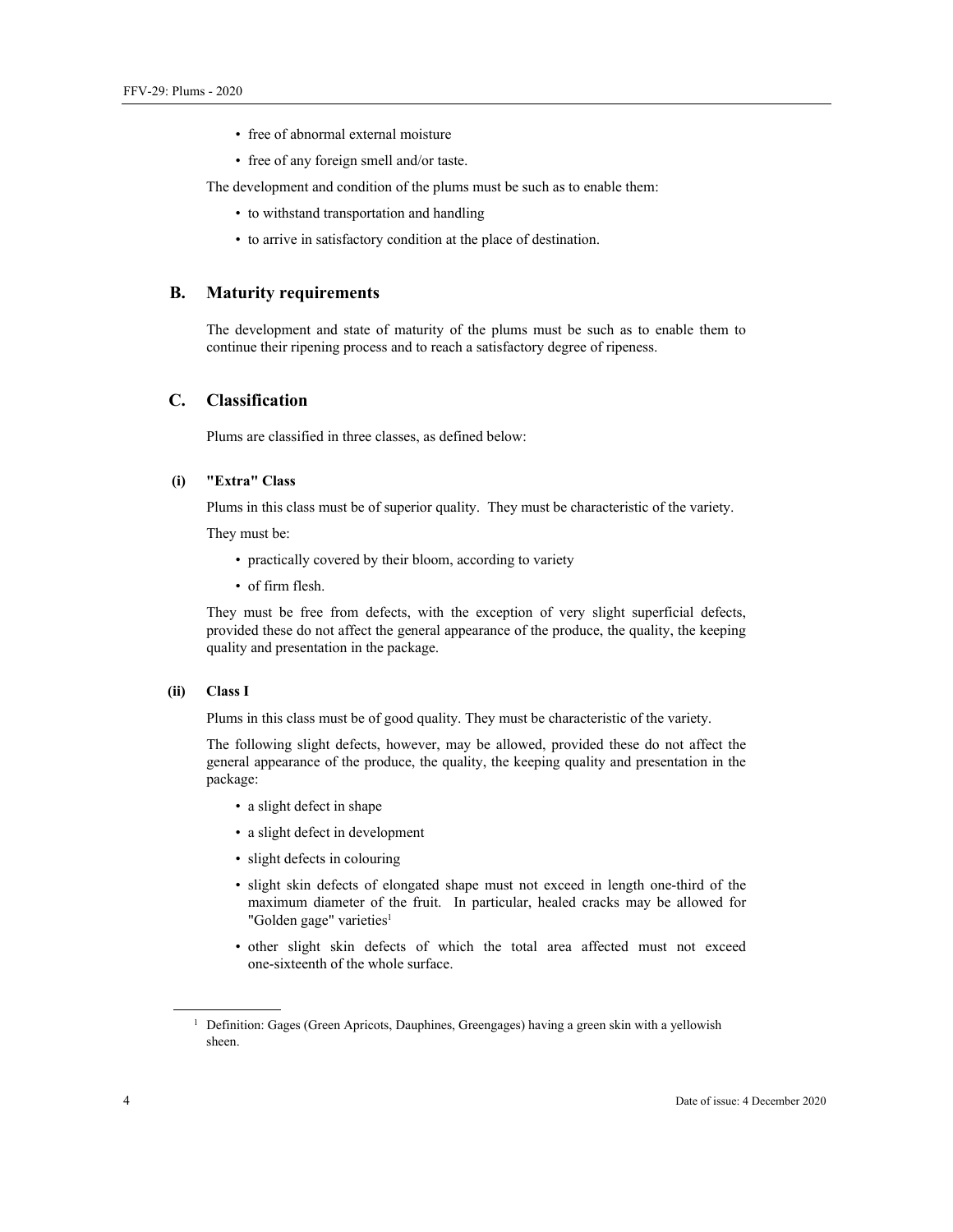#### **(iii) Class II**

This class includes plums that do not qualify for inclusion in the higher classes but satisfy the minimum requirements specified above.

The following defects may be allowed, provided the plums retain their essential characteristics as regards the quality, the keeping quality and presentation:

- defects in shape
- defects in development
- defects in colouring
- skin defects of which the total area affected must not exceed one-quarter of the whole surface.

# **III. Provisions concerning sizing**

Size is determined by the maximum diameter of the equatorial section.

The minimum sizes shall be as follows:

|                                      | Classes "Extra" and I | Class II        |  |
|--------------------------------------|-----------------------|-----------------|--|
| Large-fruited varieties <sup>2</sup> | $35 \text{ mm}$       | $30 \text{ mm}$ |  |
| Other varieties                      | $28 \text{ mm}$       | $25 \text{ mm}$ |  |
| Mirabelles and Damsons               | $20 \text{ mm}$       | $17 \text{ mm}$ |  |

To ensure uniformity in size in the "Extra" Class, the range in size between produce in the same package shall not exceed 10 mm.

# **IV. Provisions concerning tolerances**

At all marketing stages, tolerances in respect of quality and size shall be allowed in each lot for produce not satisfying the requirements of the class indicated.

# **A. Quality tolerances**

# **(i) "Extra" Class**

A total tolerance of 5 per cent, by number or weight, of plums not satisfying the requirements of the class but meeting those of Class I is allowed. Within this tolerance not more than 0.5 per cent in total may consist of produce satisfying the requirements of Class II quality.

<sup>2</sup> See list annexed to this standard.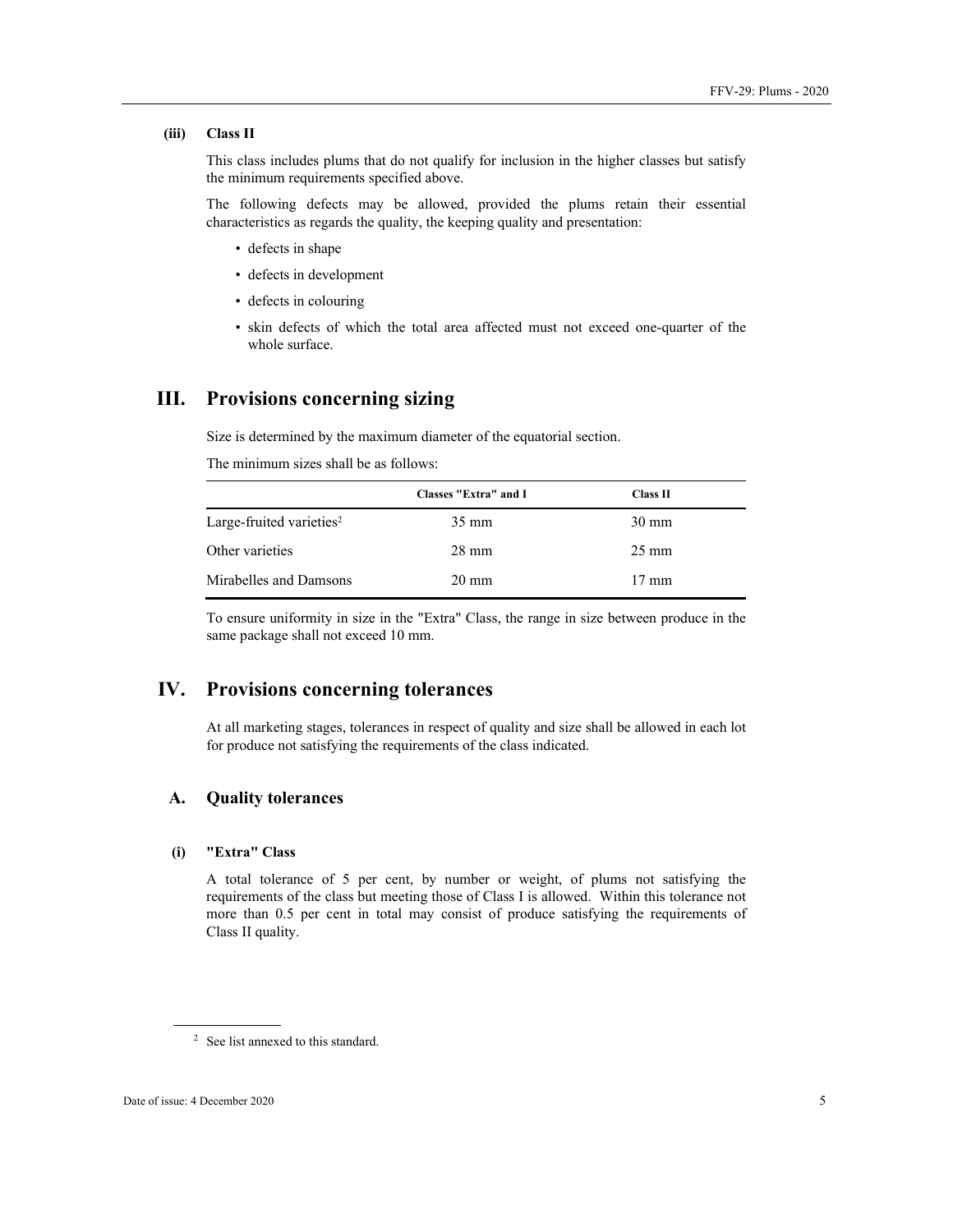#### **(ii) Class I**

A total tolerance of 10 per cent, by number or weight, of plums not satisfying the requirements of the class but meeting those of Class II is allowed. Within this tolerance not more than 1 per cent in total may consist of produce satisfying neither the requirements of Class II quality nor the minimum requirements, or of produce affected by decay.

Within this tolerance of 10 per cent, not more than 2 per cent in total may consist of split and/or worm eaten fruit.

# **(iii) Class II**

A total tolerance of 10 per cent, by number or weight, of plums satisfying neither the requirements of the class nor the minimum requirements is allowed. Within this tolerance, not more than 2 per cent in total may consist of produce affected by decay.

Within this tolerance of 10 per cent, not more than 4 per cent in total may consist of split and/or worm-eaten fruit.

## **B. Size tolerances**

For all classes (if sized): a total tolerance of 10 per cent, by number or weight, of plums not satisfying the requirements as regards sizing is allowed.

# **V. Provisions concerning presentation**

## **A. Uniformity**

The contents of each package must be uniform and contain only plums of the same origin, variety, quality and size (if sized), and for the "Extra" Class, the contents must also be uniform in colour.

However, a mixture of plums of distinctly different varieties may be packed together in a sales package, provided they are uniform in quality and, for each variety, in origin. However, in case of those mixtures uniformity in size is not required.

The visible part of the contents of the package must be representative of the entire contents.

# **B. Packaging**

Plums must be packed in such a way as to protect the produce properly.

The materials used inside the package must be clean and of a quality such as to avoid causing any external or internal damage to the produce. The use of materials, particularly of paper or stamps bearing trade specifications, is allowed, provided the printing and labelling has been done with non-toxic ink or glue.

Stickers individually affixed to the produce shall be such that, when removed, they neither leave visible traces of glue, nor lead to skin defects. Information lasered on single fruit should not lead to flesh or skin defects.

Packages must be free of all foreign matter.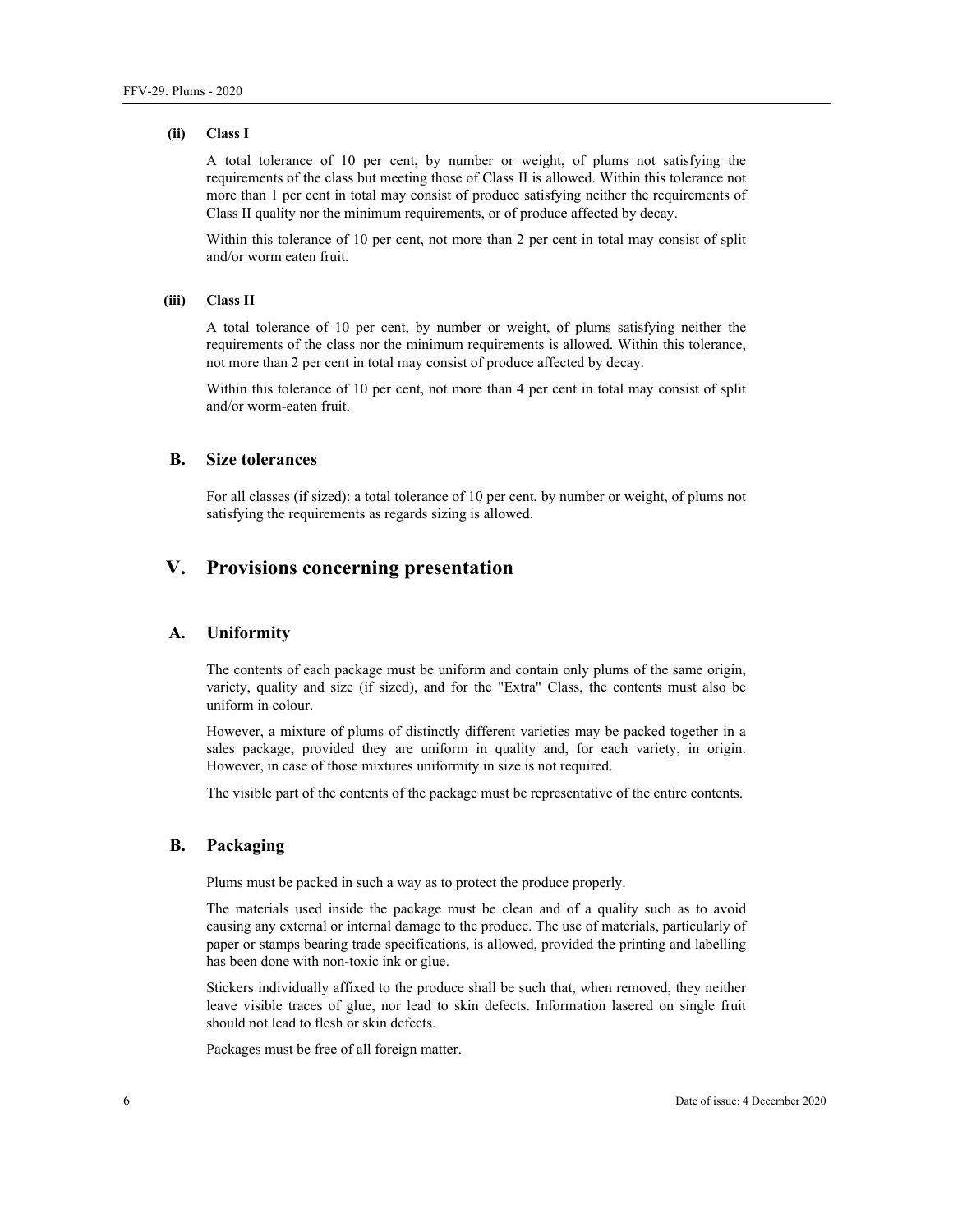# **VI. Provisions concerning marking**

Each package<sup>3</sup> must bear the following particulars, in letters grouped on the same side, legibly and indelibly marked, and visible from the outside:

# **A. Identification**

Packer and/or dispatcher/exporter:

Name and physical address (e.g. street/city/region/postal code and, if different from the country of origin, the country) or a code mark officially recognized by the national authority<sup>4</sup> if the country applying such a system is listed in the UNECE database.

# **B. Nature of produce**

- "Plums" or, where appropriate, "plum-apricot hybrids" or an equivalent denomination if the contents are not visible from the outside
- Name of the variety.

The name of the variety can be replaced by a synonym. A trade name<sup>5</sup> can only be given in addition to the variety or the synonym.

"Mixture of plums", or equivalent denomination, in the case of a mixture of distinctly different varieties of plums. If the produce is not visible from the outside, the varieties and the quantity of each in the package must be indicated."

# **C. Origin of produce**

• Country of origin<sup>6</sup> and, optionally, district where grown, or national, regional or local place name.

In the case of a mixture of distinctly different varieties of plums of different origins, the indication of each country of origin shall appear next to the name of the variety concerned.

## **D. Commercial specifications**

- Class
- Size (if sized) expressed in minimum and maximum diameter.

<sup>&</sup>lt;sup>3</sup> These marking provisions do not apply to sales packages presented in packages. However, they do apply to sales packages (pre-packages) presented individually. 4

<sup>&</sup>lt;sup>4</sup> The national legislation of a number of countries requires the explicit declaration of the name and address. However, in the case where a code mark is used, the reference "packer and/or dispatcher (or equivalent abbreviations)" has to be indicated in close connection with the code mark, and the code mark should be preceded by the ISO 3166 (alpha) country/area code of the recognizing country, if not the country of origin.

<sup>&</sup>lt;sup>5</sup> A trade name can be a trade mark for which protection has been sought or obtained or any other commercial denomination. 6 The full or a commonly used name should be indicated.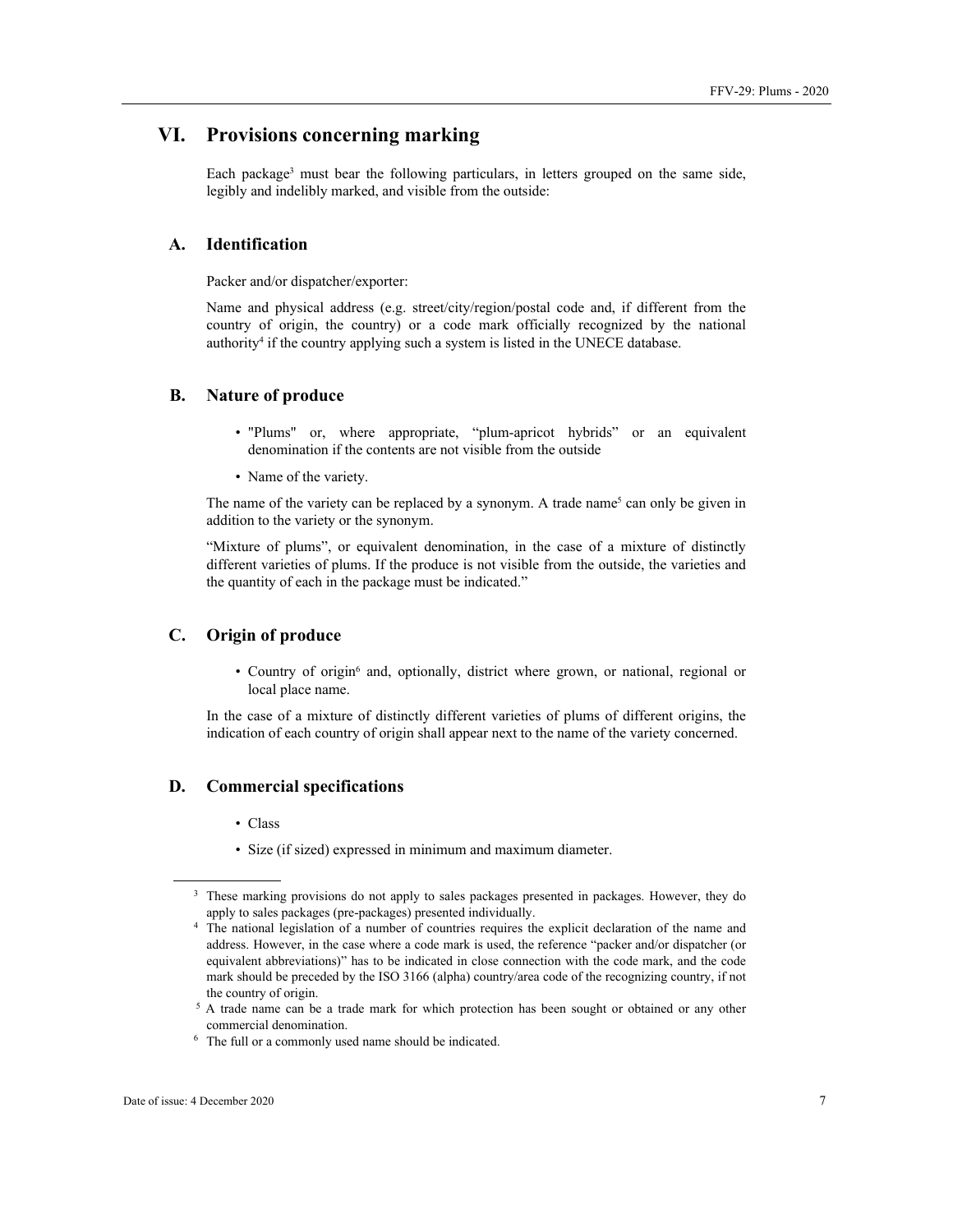# **E. Official control mark (optional)**

Adopted 1961

Last revised 2017

Aligned with the Standard Layout 2017

The OECD Scheme for the Application of International Standards for Fruit and Vegetables has published an explanatory illustrated brochure on the application of this standard. The publication may be obtained from the OECD bookshop at: www.oecdbookshop.org.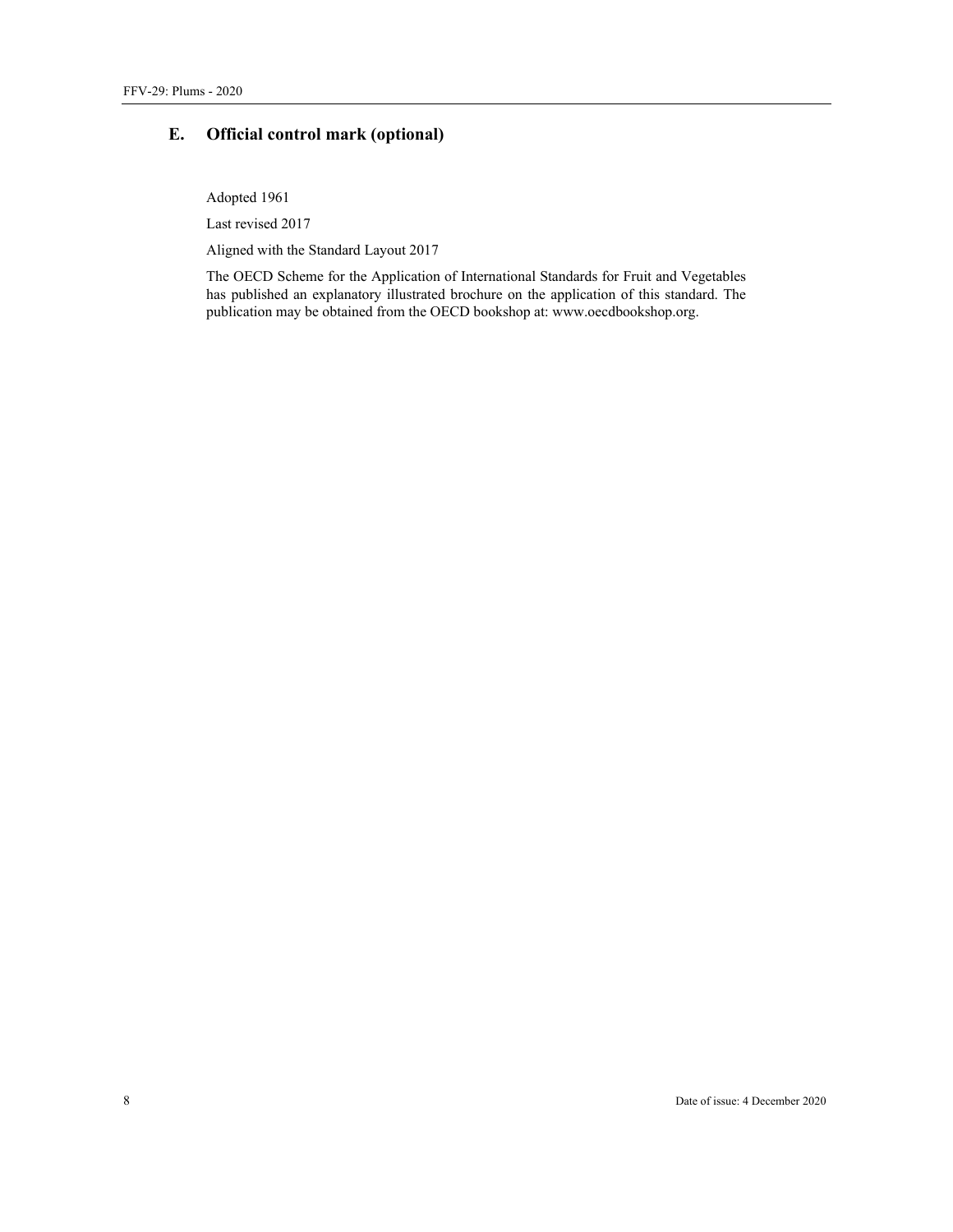# **Annex**

# **Lists of varieties**

Some of the varieties listed in the following may be marketed under names for which trademark protection has been sought or obtained in one or more countries. Names believed by the United Nations to be varietal names are listed in the first column. Other names by which the United Nations believes the variety may be known are listed in the second column. Neither of these two lists is intended to include trademarks in the first two columns. References to known trademarks have been included in the third column for information only. The presence of any trademarks in the third column does not constitute any licence or permission to use that trademark – such licence must come directly from the trademark owner. In addition, the absence of a trademark in the third column does not constitute any indication that there is no registered/pending trademark for such a variety. For labelling requirements please refer to section VI of the standard<sup>7</sup>

| Variety       | Synonyms  | Trademarks/trade names |
|---------------|-----------|------------------------|
| Variété       | Synonymes | Marques commerciales   |
| Разновидность | Синонимы  | Торговые знаки         |
| Aleksona      |           |                        |
| Apple         |           |                        |
| Ariel         |           |                        |

## **Non-exhaustive list of large-fruited varieties of** *Prunus domestica*

 The United Nations endeavoured to ensure that no trademark names are listed in columns 1 and 2 of the table. However, it is the responsibility of any trademark owner to notify the United Nations promptly if a trademark name has been included in the table and to provide the United Nations (see address below) with an appropriate varietal, or generic name for the variety as well as adequate evidence ownership of any applicable patent or trademark regarding such variety. Provided that no further information is needed from the trademark holder, the Working Party on Agricultural Quality Standards will change the list accordingly at the session following receipt of the information. The United Nations takes no position as to the validity of any such trademarks or the rights of any such trademark owners or their licensees.

 Agricultural Standards Unit Economic Cooperation and Trade Division United Nations Economic Commission for Europe Palais des Nations, CH-1211 Geneva 10, Switzerland Email: agristandards@unece.org

<sup>7</sup> Some of the varietal names listed in the first column may indicate varieties for which patent protection has been obtained in one or more countries. Such proprietary varieties may only be produced or traded by those authorized by the patent holder to do so under an appropriate license. The United Nations takes no position as to the validity of any such patent or the rights of any such patent holder or its licensee regarding the production or trading of any such variety.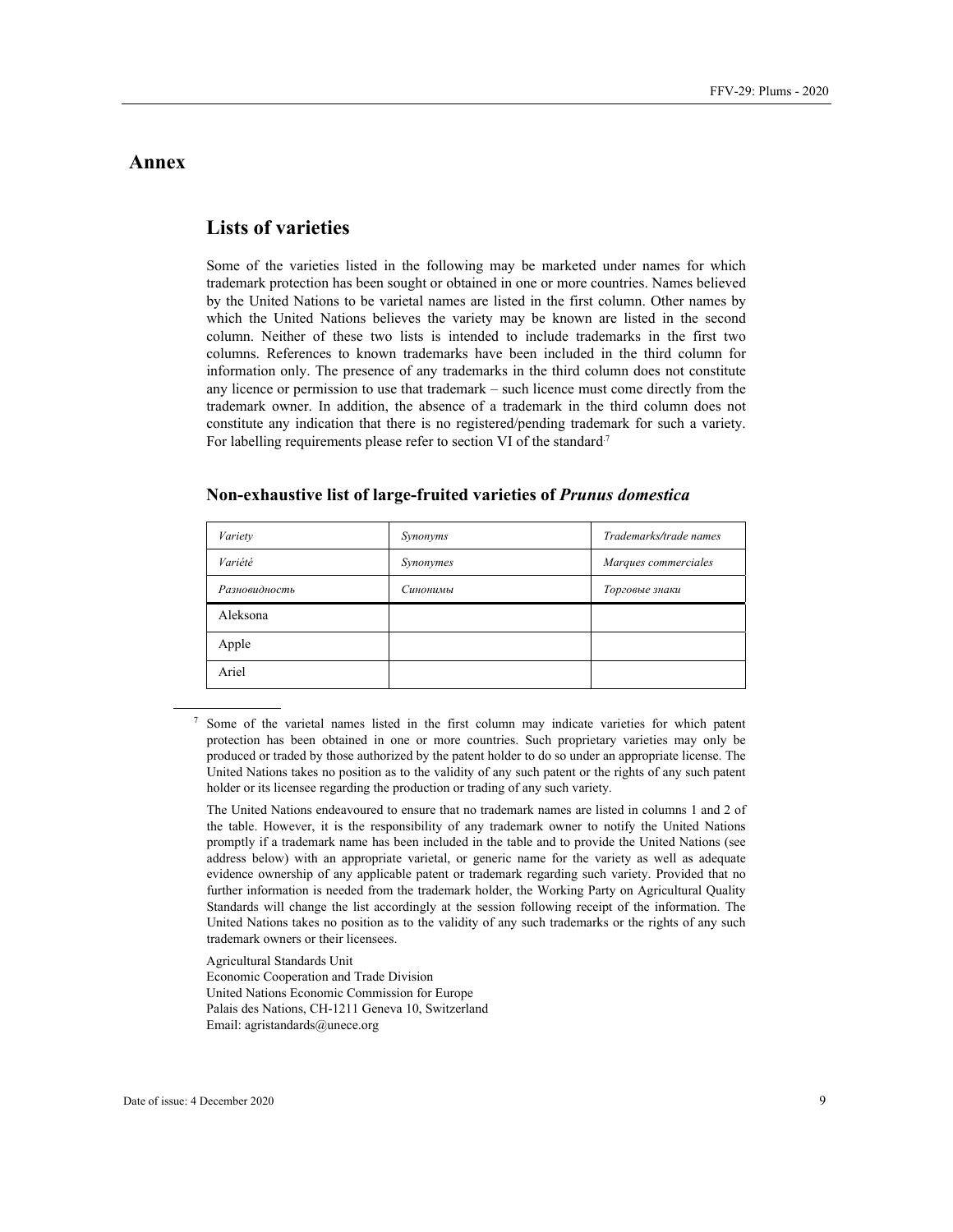| Variety               | Synonyms                                        | Trademarks/trade names |
|-----------------------|-------------------------------------------------|------------------------|
| Variété               | Synonymes                                       | Marques commerciales   |
| Разновидность         | Синонимы                                        | Торговые знаки         |
| Azura                 |                                                 | Blue Frost ®           |
| Belle de Louvain      | Bella di Lovanio                                |                        |
| Bernardina            |                                                 |                        |
| Bluefre               | <b>Blue Fré</b>                                 |                        |
| Cacanska lepotica     | Belle de Cacak, Cacaks Beauty,<br>Cacaks Schöne |                        |
| Cacanska najbolja     | Meilleure de Cacak, Cacaks Beste                |                        |
| Cacanska rana         | Précoce de Cacak, Cacaks Frühe                  |                        |
| California Blue       | California Blu                                  |                        |
| Carpatin              |                                                 |                        |
| Centenar              |                                                 |                        |
| Coe's Golden Drop     |                                                 |                        |
| Dabrowicke            |                                                 |                        |
| De Fraile             | Fraila                                          |                        |
| Denniston Superb      |                                                 |                        |
| Edwards               | Colbus                                          |                        |
| Emma Leppermann       |                                                 |                        |
| Empress               |                                                 |                        |
| Erfdeel               |                                                 |                        |
| Ersinger Frühzwetsche | Ersinger                                        |                        |
| Giant                 | <b>Burbank Giant Prune</b>                      |                        |
| <b>Grand Prix</b>     | <b>Grand Prize</b>                              |                        |
| Haganta               |                                                 |                        |
| Hall                  |                                                 |                        |
| Hanita                |                                                 |                        |
| Harris Monarch        | Harris                                          |                        |
| Heron                 |                                                 |                        |
| Impérial Epineuse     |                                                 |                        |
| Jalomita              |                                                 |                        |
| Janand                |                                                 |                        |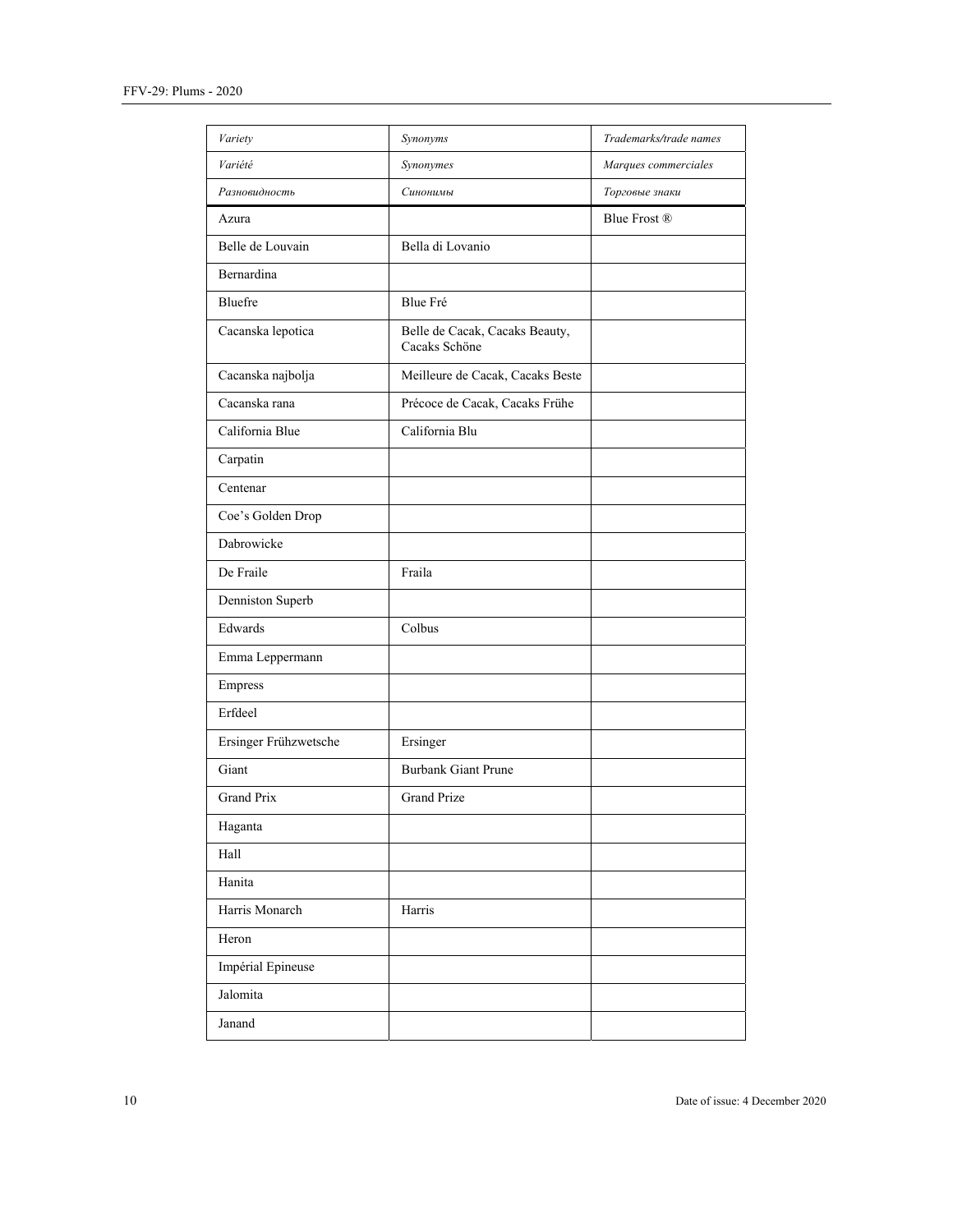| Variety                           | Synonyms               | Trademarks/trade names |
|-----------------------------------|------------------------|------------------------|
| Variété                           | Synonymes              | Marques commerciales   |
| Разновидность                     | Синонимы               | Торговые знаки         |
| Jefferson                         | Jefferson's Gage       |                        |
| Jojo                              |                        |                        |
| Jori's Plum                       |                        |                        |
| Jubileum                          |                        |                        |
| June Blood                        |                        |                        |
| Kulinaria                         | Toptaste               |                        |
| Magna Glauca                      |                        |                        |
| Manns Number One                  |                        |                        |
| Marjorie's Seedling               |                        |                        |
| Merton Gage                       | Merton, Mereton        |                        |
| Merton Gem                        |                        |                        |
| Monarch                           |                        |                        |
| Monsieur hâtif                    | Early Orleans          |                        |
| NR 7184                           |                        | Joganta ®              |
| NR 7346                           |                        | Jofela <sup>®</sup>    |
| Nueva Extremadura                 |                        |                        |
| Oneida                            |                        |                        |
| Ontario                           | Ontariopflaume         |                        |
| Orablue                           |                        |                        |
| Pitestean                         |                        |                        |
| Pond's Seedling                   |                        |                        |
| President                         |                        |                        |
| Prince Engelbert                  |                        |                        |
| Prince of Wales                   | Prince de Galles       |                        |
| Prof. Collumbien                  |                        |                        |
| Prune Martin                      |                        |                        |
| Queen's Crown                     | Cox's Emperor          |                        |
| Quetsche Blanche de<br>Létricourt | Quetsche de Létricourt |                        |
| Rausve                            |                        |                        |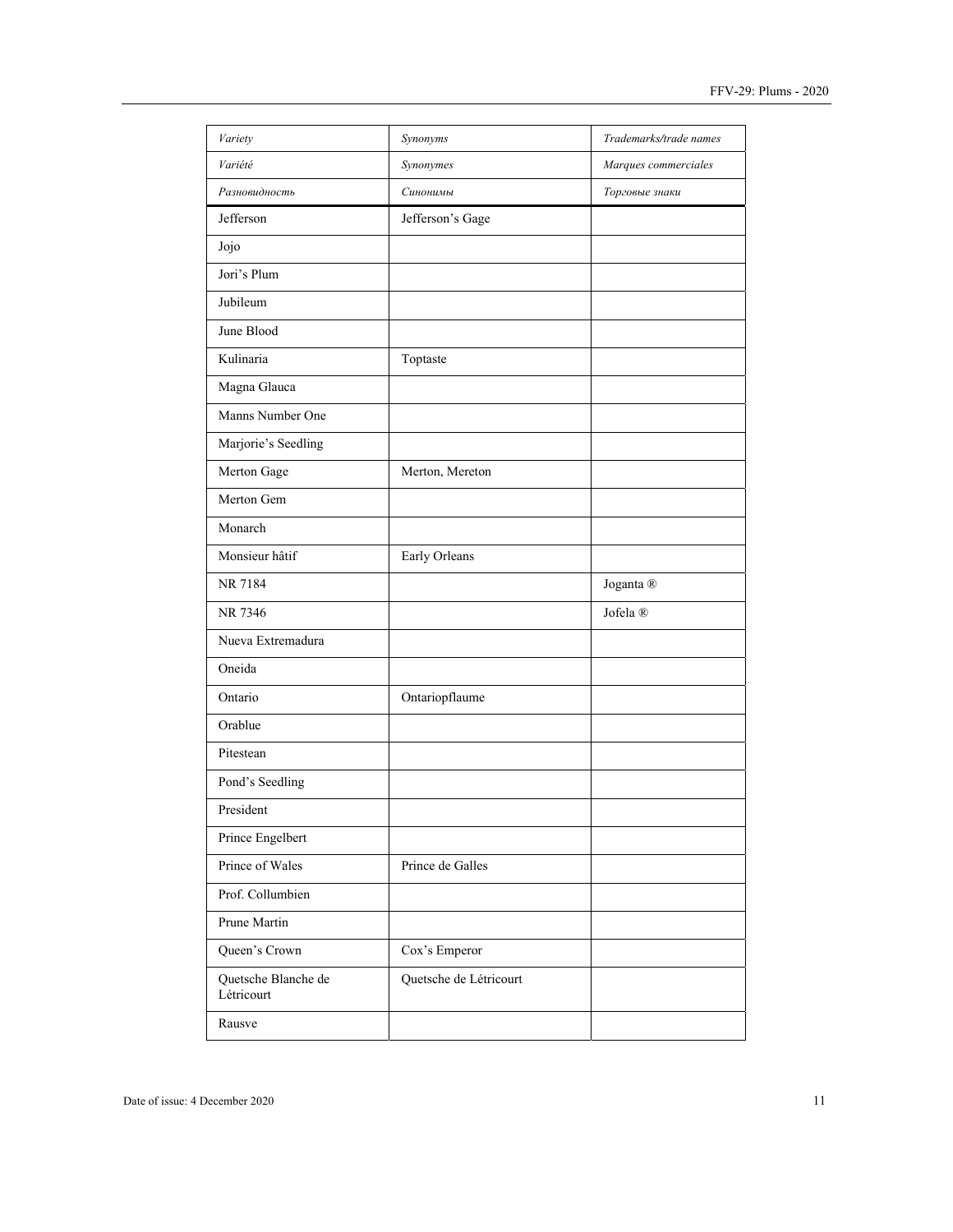| Variety                  | Synonyms                         | Trademarks/trade names |
|--------------------------|----------------------------------|------------------------|
| Variété                  | Synonymes                        | Marques commerciales   |
| Разновидность            | Синонимы                         | Торговые знаки         |
| Regina Claudia Mostruosa |                                  |                        |
| Regina d'Italia          |                                  |                        |
| Reine-Claude d'Althan    | Falso, Althans Reneklode         |                        |
| Reine-Claude d'Oullin's  | Oullin's Gage, Oullins Reneklode |                        |
| Seneca                   |                                  |                        |
| Skalve                   |                                  |                        |
| Staro vengrine           |                                  |                        |
| <b>Sugar Prune</b>       |                                  |                        |
| Sultan                   |                                  |                        |
| Swan Gage                |                                  |                        |
| Top                      |                                  |                        |
| <b>Topend Plus</b>       |                                  |                        |
| Topfirst                 |                                  |                        |
| Topfive                  |                                  |                        |
| <b>Topgigant Plus</b>    |                                  |                        |
| <b>Tophit Plus</b>       |                                  |                        |
| Topimmun Plus            |                                  |                        |
| Topper                   |                                  |                        |
| <b>Topstar Plus</b>      |                                  |                        |
| Tragedy                  |                                  |                        |
| Utility                  | Laxton's Utility                 |                        |
| Valerie                  |                                  |                        |
| Valor                    |                                  |                        |
| Vandor                   |                                  |                        |
| Vanette                  |                                  |                        |
| Vibrant                  |                                  |                        |
| Victoria                 | Königin Viktoria                 |                        |
| Violette                 |                                  |                        |
| Vision                   |                                  |                        |
| Washington               |                                  |                        |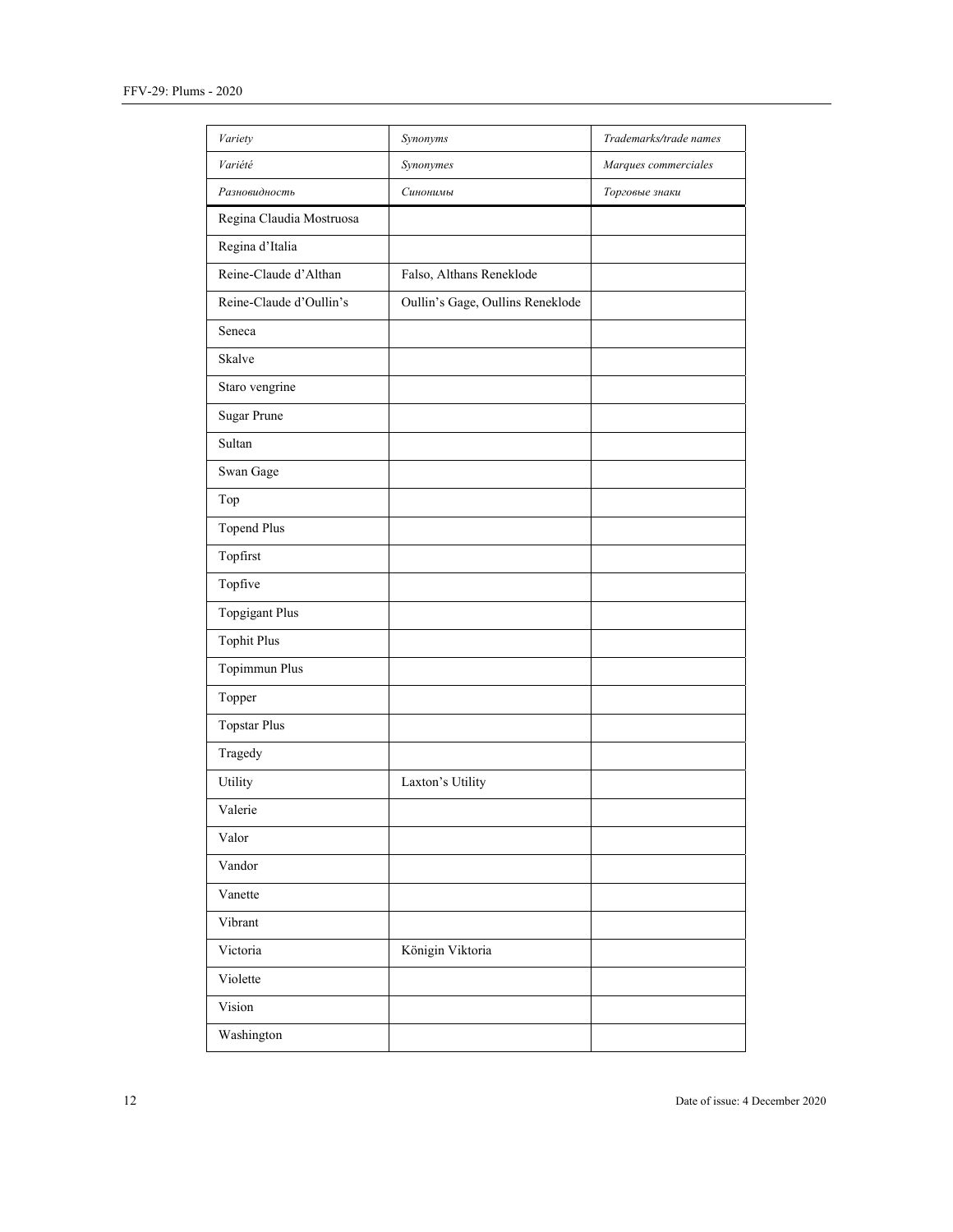| Variety       | Synonyms  | Trademarks/trade names |
|---------------|-----------|------------------------|
| Variété       | Synonymes | Marques commerciales   |
| Разновидность | Синонимы  | Торговые знаки         |
| Wei 1408      |           | Franzi ®               |
| Wei 5319      |           | Moni ®                 |

# **Non-exhaustive list of large-fruited varieties of** *Prunus salicina* **and interspecific hybrids showing plum characteristics**

| Variety               | Synonyms  | Trademarks/trade names        |
|-----------------------|-----------|-------------------------------|
| Variété               | Synonymes | Marques commerciales          |
| Разновидность         | Синонимы  | Торговые знаки                |
| Akihime               |           |                               |
| Allo                  |           |                               |
| Amigo I               |           |                               |
| Amigo II              |           |                               |
| Amigo III             |           |                               |
| Andy's Pride          |           |                               |
| Anne Gold             |           |                               |
| Aphrodite             |           |                               |
| Apolina               |           |                               |
| Apriplum III          |           |                               |
| Apriplum VII          |           |                               |
| ARC PR-1              |           | Sun Supreme <sup>TM</sup>     |
| ARC PR-2              |           | African Delight <sup>TM</sup> |
| ARC PR-3              |           | African Pride ™               |
| ARC PR-4              |           | African Rose <sup>TM</sup>    |
| <b>August Candy</b>   |           |                               |
| <b>August Majesty</b> |           |                               |
| August Yummy          |           | August Yummy®                 |
| Autumn Black          |           |                               |
| <b>Autumn Bliss</b>   |           |                               |
| Autumn Charm          |           |                               |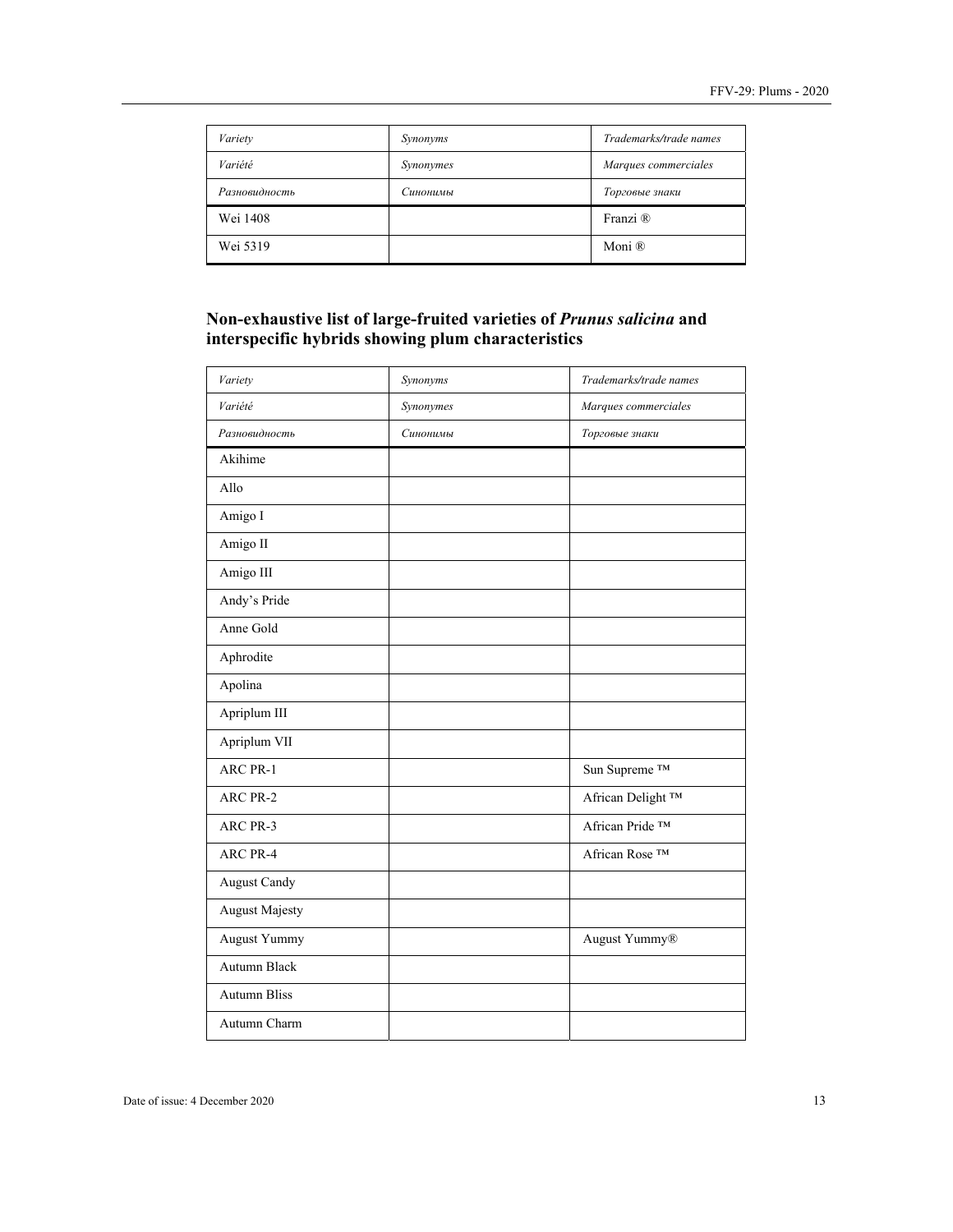| Variety                  | Synonyms  | Trademarks/trade names |
|--------------------------|-----------|------------------------|
| Variété                  | Synonymes | Marques commerciales   |
| Разновидность            | Синонимы  | Торговые знаки         |
| Autumn Fantasy           |           |                        |
| Autumn Giant             |           |                        |
| Autumn Pride             |           |                        |
| Autumn Treat             |           |                        |
| Autumn Yummy             |           | Autumn Yummy®          |
| Awaso                    |           |                        |
| Beaut Sun                |           |                        |
| Beauty                   | Beaty     |                        |
| Bella di Barbiano        |           |                        |
| Betty Anne               |           |                        |
| Big Red                  |           |                        |
| <b>Black Amber</b>       |           |                        |
| <b>Black Beaut</b>       |           |                        |
| <b>Black Candy</b>       |           |                        |
| <b>Black Delight</b>     |           |                        |
| <b>Black Egg</b>         |           |                        |
| <b>Black Garabedian</b>  |           |                        |
| <b>Black Gold</b>        |           |                        |
| <b>Black Kat</b>         |           |                        |
| <b>Black Majesty III</b> |           |                        |
| <b>Black Majesty IV</b>  |           |                        |
| <b>Black Majesty</b>     |           |                        |
| <b>Black Rosa</b>        |           |                        |
| <b>Black Royal</b>       |           |                        |
| <b>Black Satin</b>       |           |                        |
| <b>Black Star</b>        |           |                        |
| <b>Black Sun</b>         |           |                        |
| <b>Blackred I</b>        |           |                        |
| <b>Blackred II</b>       |           |                        |
| <b>Blackred III</b>      |           |                        |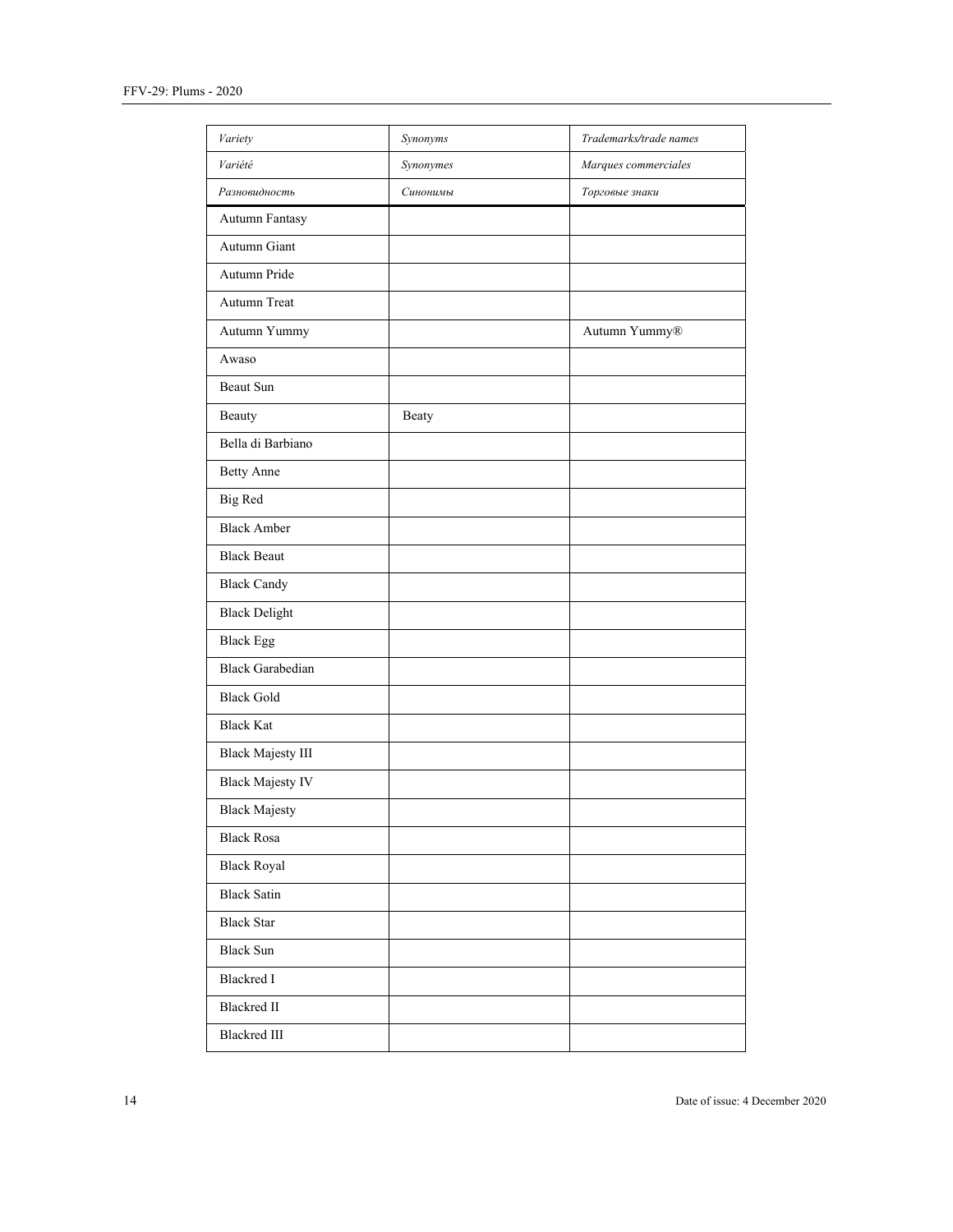| Variety              | Synonyms  | Trademarks/trade names |
|----------------------|-----------|------------------------|
| Variété              | Synonymes | Marques commerciales   |
| Разновидность        | Синонимы  | Торговые знаки         |
| <b>Blackred IV</b>   |           |                        |
| <b>Blackred IX</b>   |           |                        |
| <b>Blackred V</b>    |           |                        |
| <b>Blackred VI</b>   |           |                        |
| <b>Blackred VIII</b> |           |                        |
| <b>Blackred XI</b>   |           |                        |
| <b>Blackred XII</b>  |           |                        |
| <b>Blackred XX</b>   |           |                        |
| <b>Blackred XXI</b>  |           |                        |
| <b>Bragialla</b>     |           |                        |
| <b>Brarossa</b>      |           |                        |
| <b>Brave Heart</b>   |           |                        |
| <b>Burbank</b>       |           |                        |
| Burmosa              |           |                        |
| <b>BV011</b>         |           |                        |
| Calita               |           |                        |
| Candy Beaut          |           |                        |
| Candy Gem            |           |                        |
| Candy Giant          |           |                        |
| Candy Rosa           |           |                        |
| Candy Stripe         |           |                        |
| Casselman            | Kesselman |                        |
| Catalina             |           |                        |
| Celebration          |           |                        |
| Centenaria           |           |                        |
| Coeur De Delice      |           |                        |
| Constanza            |           |                        |
| Coparose             |           |                        |
| Coquine              |           |                        |
| Crimson Carson       |           |                        |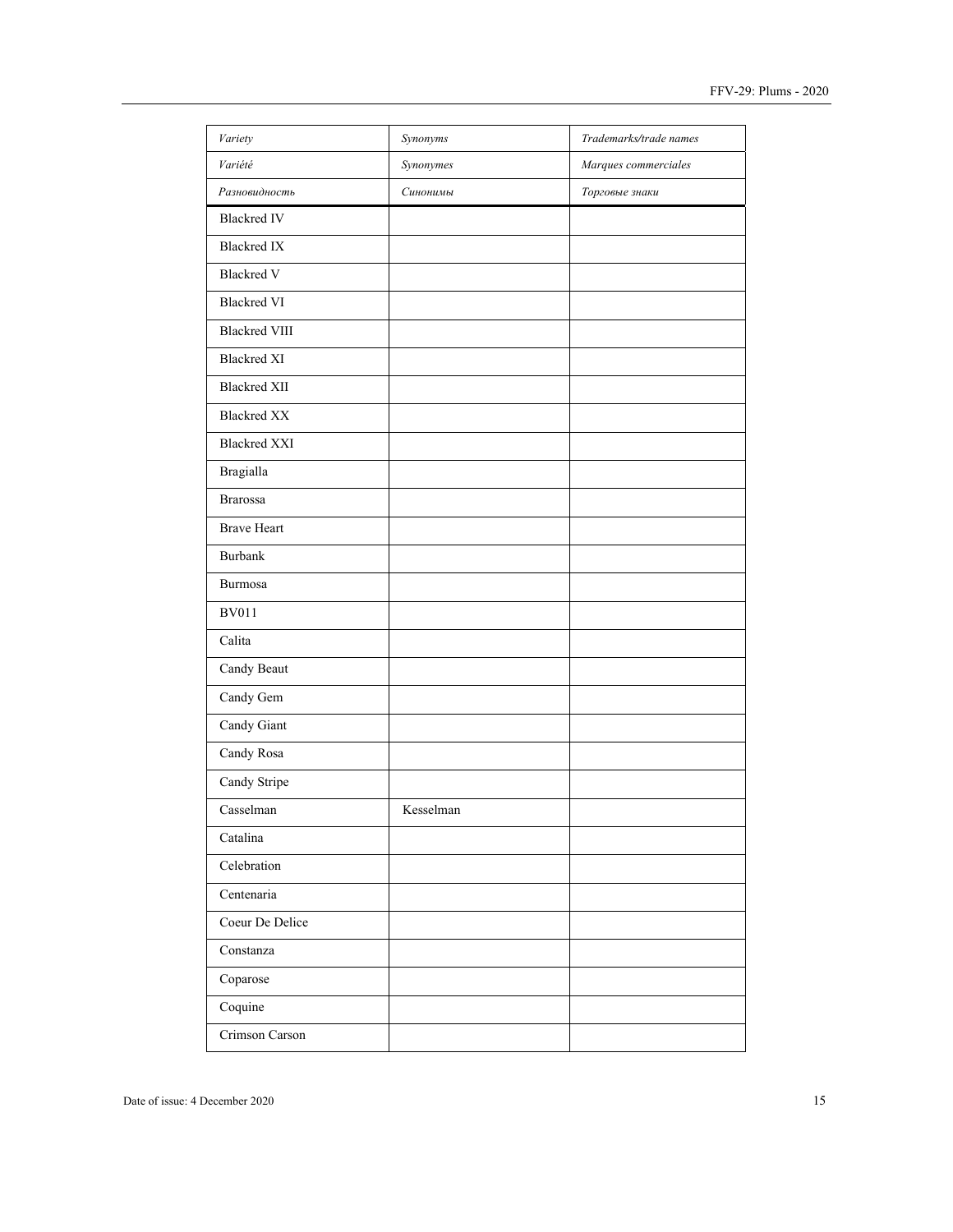| Variety              | Synonyms  | Trademarks/trade names |
|----------------------|-----------|------------------------|
| Variété              | Synonymes | Marques commerciales   |
| Разновидность        | Синонимы  | Торговые знаки         |
| Crimson Glo          |           |                        |
| Crimson Heart        |           |                        |
| Crimson Rose         |           |                        |
| Crimson Royale       |           |                        |
| Crocodile Dundee     |           |                        |
| Damask Heart         |           |                        |
| Dapple Dandy         |           | Dinosaur Egg TM        |
| Dapple Delight       |           |                        |
| Dapple Jack          |           |                        |
| Del Rey Sun          |           |                        |
| Delbarazur           |           |                        |
| Divine               |           |                        |
| DM10A                |           | Dark Moon              |
| DM9A                 |           | Dark Moon              |
| Dofi Sandra          |           |                        |
| Dolar                |           |                        |
| Earlamoon            |           |                        |
| Earliqueen           |           |                        |
| Early Dapple         |           |                        |
| <b>Ebony Rose</b>    |           |                        |
| Eclipse              |           |                        |
| Eldorado             |           |                        |
| <b>Emerald Beaut</b> |           |                        |
| Emerald Gem          |           |                        |
| Eric Sun             |           |                        |
| Extreme              |           |                        |
| Fallette             |           |                        |
| Flavor Baby          |           |                        |
| Flavor Finale        |           |                        |
| Flavor Fusion        |           |                        |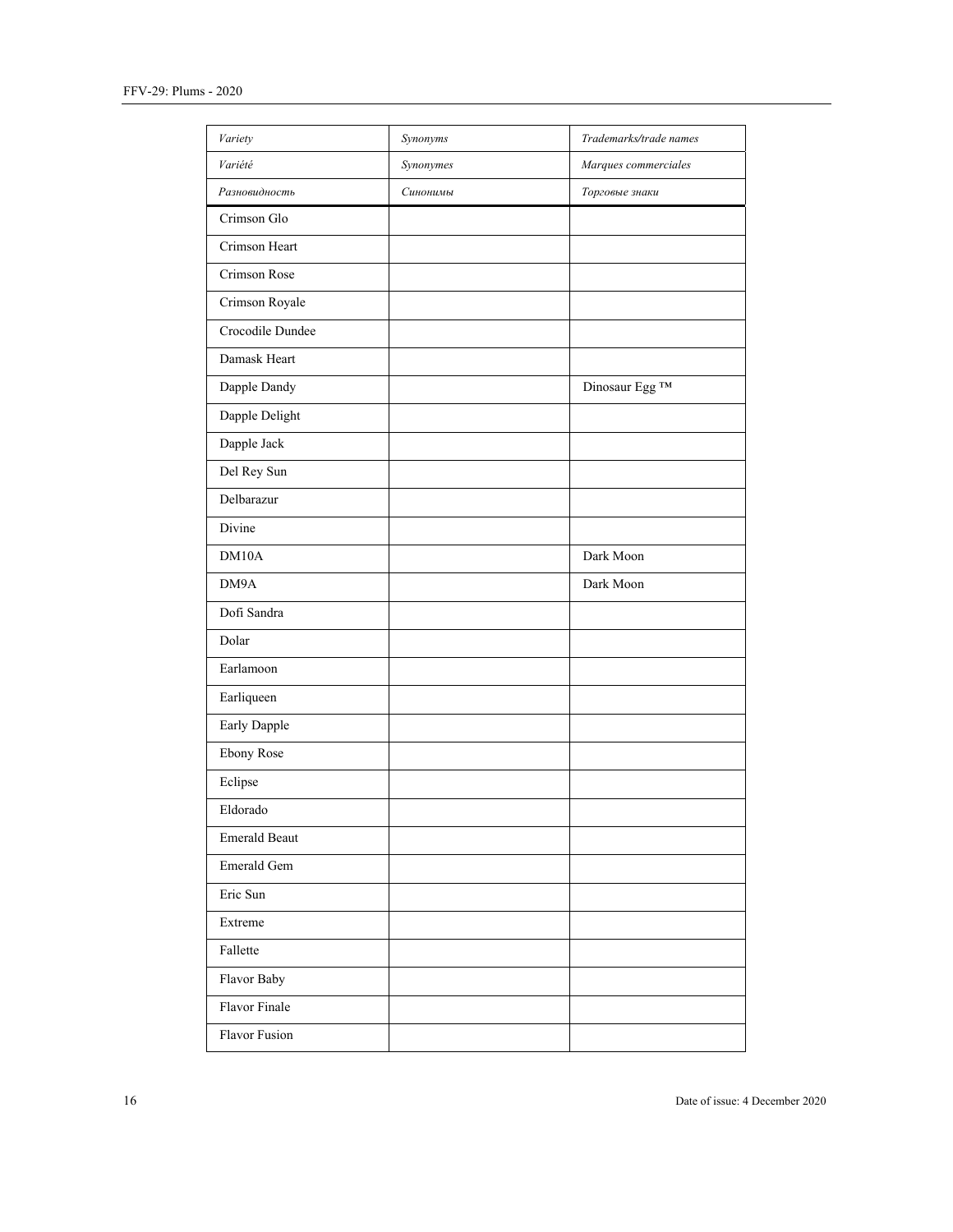| Variety        | Synonyms  | Trademarks/trade names |
|----------------|-----------|------------------------|
| Variété        | Synonymes | Marques commerciales   |
| Разновидность  | Синонимы  | Торговые знаки         |
| Flavor Gem     |           |                        |
| Flavor Gold    |           |                        |
| Flavor Grenade |           |                        |
| Flavor Jewel   |           |                        |
| Flavor King    |           |                        |
| Flavor Mist    |           |                        |
| Flavor Queen   |           |                        |
| Flavor Rouge   |           |                        |
| Flavor Supreme |           |                        |
| Flavor Treat   |           |                        |
| Flavor Wynne   |           |                        |
| Flavorfall     |           |                        |
| Flavorite      |           |                        |
| Flavour Star   |           |                        |
| Florence       |           | Ruby Crunch®           |
| Formosa        |           |                        |
| Fortune        |           |                        |
| Friandise      |           |                        |
| Friar          |           |                        |
| Frontier       |           |                        |
| Gaia           |           |                        |
| Gavearli       |           |                        |
| Gaviota        |           |                        |
| Geo Pride      |           |                        |
| Globe Sun      |           |                        |
| Glory Red      |           |                        |
| Goccia d'Oro   |           |                        |
| Gold Ball      |           |                        |
| Golden Japan   | Shiro     |                        |
| Golden King    |           |                        |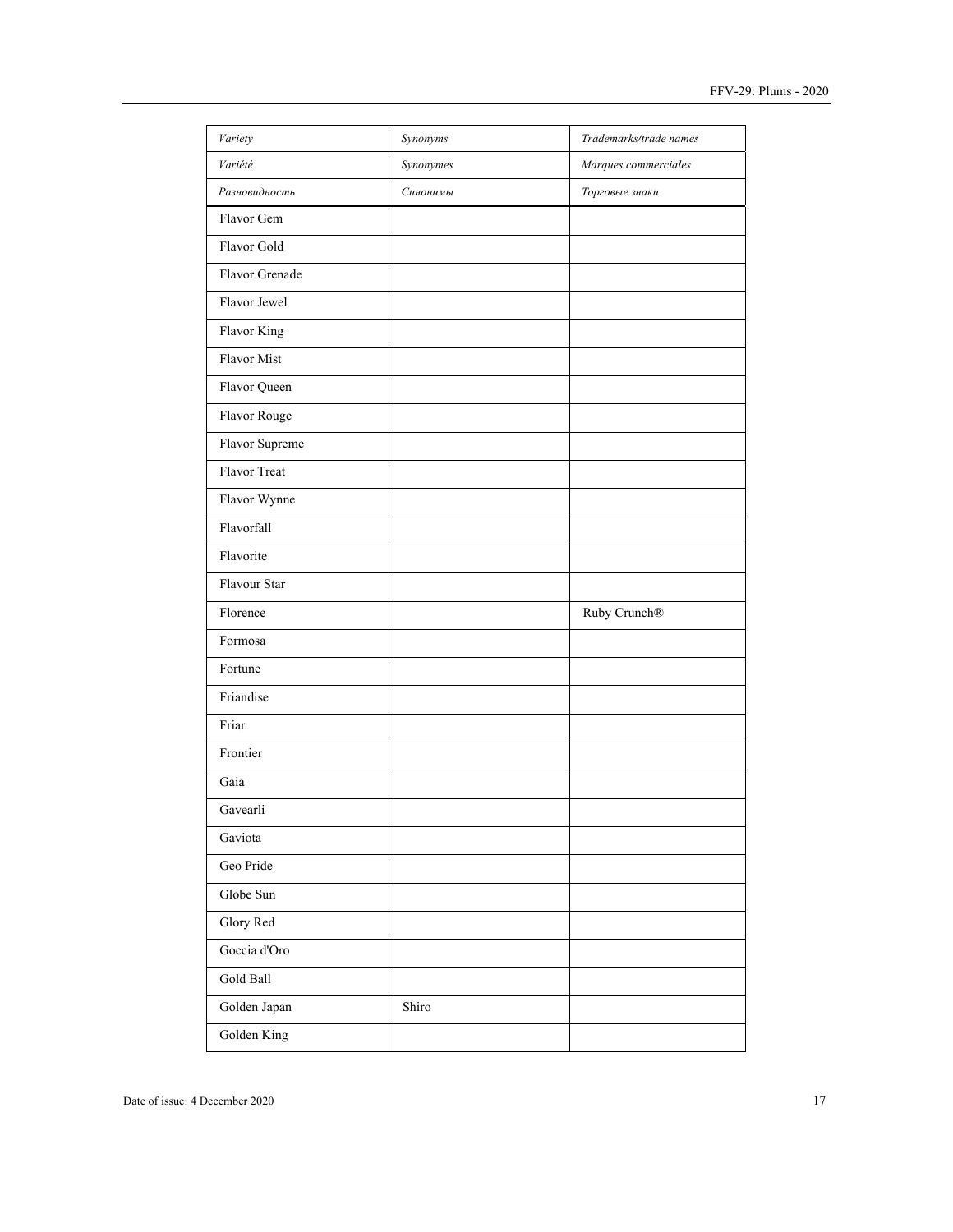| Variety           | Synonyms  | Trademarks/trade names |
|-------------------|-----------|------------------------|
| Variété           | Synonymes | Marques commerciales   |
| Разновидность     | Синонимы  | Торговые знаки         |
| Golden Kiss       |           | African Pride ™        |
| Golden Plum       |           |                        |
| Golden Plumza     |           |                        |
| Goldsweet 4       |           |                        |
| <b>Grand Rosa</b> |           |                        |
| Green Red         |           |                        |
| Green Sun         |           |                        |
| Greensweet XX     |           |                        |
| Greensweet XXI    |           |                        |
| Grenadine         |           |                        |
| Gulfbeauty        |           |                        |
| Gulfblaze         |           |                        |
| Gulfrose          |           |                        |
| Gypzee            |           |                        |
| Hackman           |           |                        |
| Harry Pickstone   |           |                        |
| Hermosa           |           |                        |
| Hiromi Red        |           |                        |
| Holiday           |           |                        |
| Honey Punch       |           |                        |
| Honey Star        |           |                        |
| Honey Sweet 1     |           |                        |
| HoneyDawn         |           |                        |
| HoneyMoon         |           |                        |
| Howard Sun        |           |                        |
| Joanna Red        |           |                        |
| Kelsey            |           |                        |
| Kings Kat         |           |                        |
| Lady Red          |           |                        |
| Lady West         |           |                        |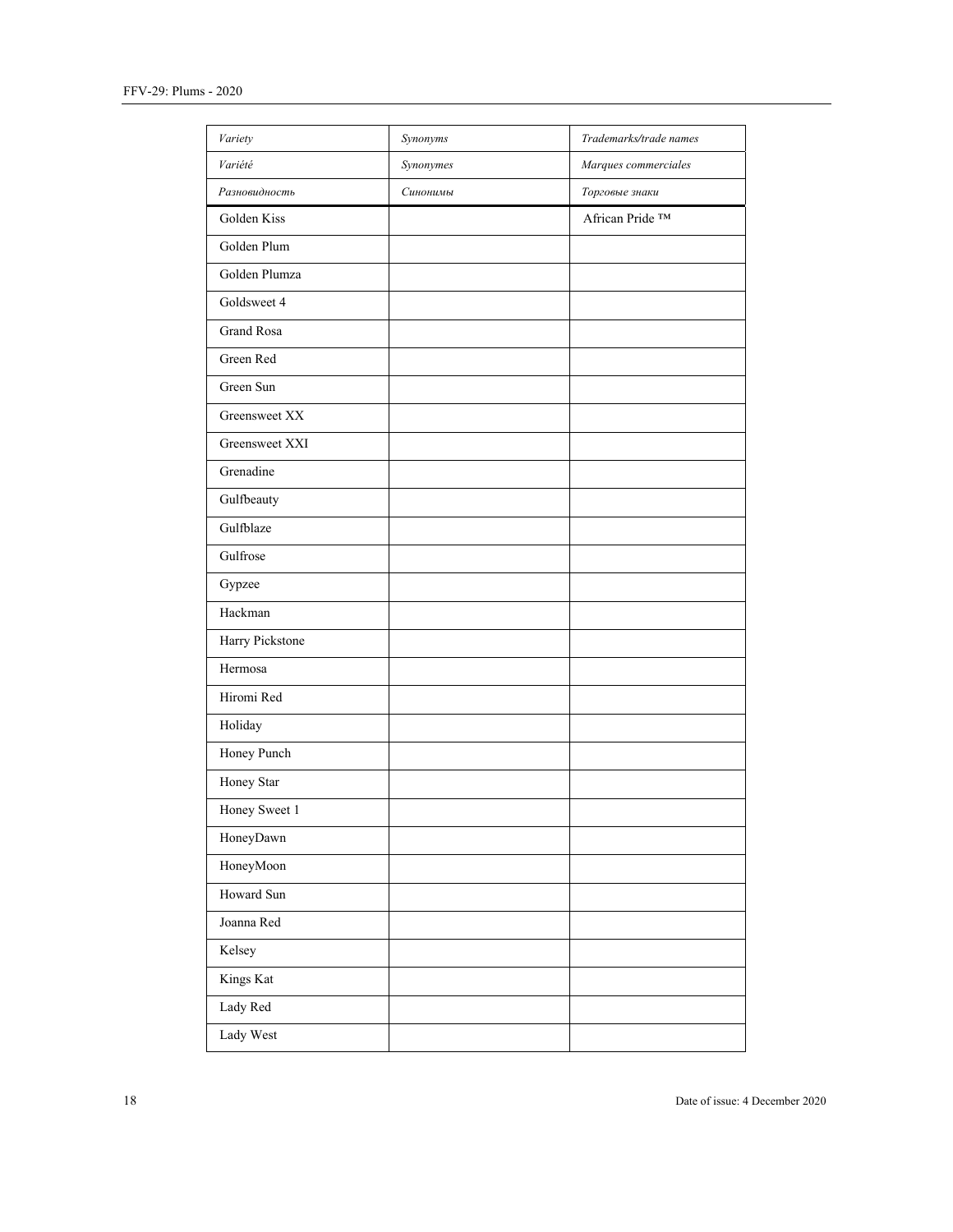| Variety         | Synonyms                              | Trademarks/trade names |
|-----------------|---------------------------------------|------------------------|
| Variété         | Synonymes                             | Marques commerciales   |
| Разновидность   | Синонимы                              | Торговые знаки         |
| Laetitia        |                                       |                        |
| Laguna          |                                       |                        |
| Lamoon          |                                       |                        |
| Laroda          |                                       |                        |
| Larry Ann       | Larry Anne, Tegan Blue,<br>Freedom    |                        |
| Late Lamoon     |                                       |                        |
| Late Red        |                                       |                        |
| Late Santa Rosa |                                       |                        |
| Latesweet XX    |                                       |                        |
| Latesweet XXI   |                                       |                        |
| Linda Rosa      |                                       |                        |
| Luisa           |                                       |                        |
| Mann            |                                       |                        |
| Marcia's Flavor |                                       |                        |
| Marco           |                                       |                        |
| Mariposa        | Improved Satsuma, Satsuma<br>Improved |                        |
| Mark            |                                       |                        |
| Matinee         |                                       |                        |
| Methley         |                                       |                        |
| MGM96           |                                       |                        |
| Midnight Sun    |                                       |                        |
| Miwang          |                                       |                        |
| Morettini 355   | Cœur de Lion                          |                        |
| Mostert         |                                       |                        |
| Narrabeen       |                                       |                        |
| New Queen       |                                       |                        |
| Newyorker       |                                       |                        |
| Nubiana         |                                       |                        |
| Obilnaja        |                                       |                        |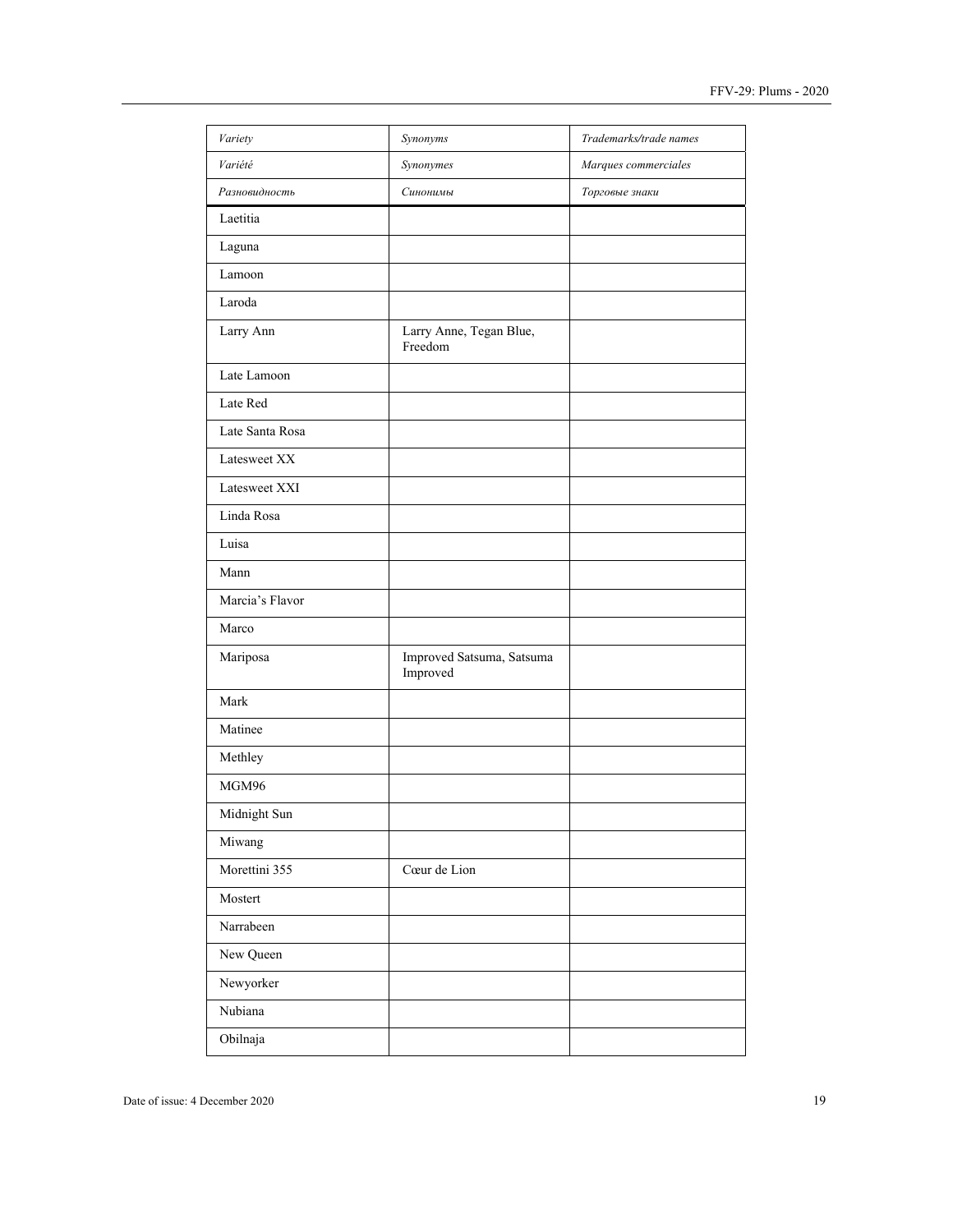| Variety        | Synonyms  | Trademarks/trade names |
|----------------|-----------|------------------------|
| Variété        | Synonymes | Marques commerciales   |
| Разновидность  | Синонимы  | Торговые знаки         |
| October Sun    |           |                        |
| Original Sun   |           |                        |
| Oro Miel       |           |                        |
| OX3A           |           | Oxy Solar              |
| OX3B           |           | Oxy Solar              |
| OX3C           |           | Oxy Solar              |
| OX4A           |           | Oxy Solar              |
| OX5A           |           | Oxy Solar              |
| OX7A           |           | Oxy Solar              |
| OX8A           |           | Oxy Solar              |
| OX8B           |           | Oxy Solar              |
| OX9A           |           | Oxy Solar              |
| Ozark Premier  | Premier   |                        |
| Pink Delight   |           |                        |
| Pink Jewel 11  |           |                        |
| Pink Saturn    |           |                        |
| Pioneer        |           |                        |
| Plumcandy V    |           |                        |
| Plumcandy X    |           |                        |
| Plumcandy XI   |           |                        |
| Plumcandy XII  |           |                        |
| Plumcandy XIII |           |                        |
| Plumcandy XIV  |           |                        |
| Plumcandy XV   |           |                        |
| Plumgiant I    |           |                        |
| Plumgiant II   |           |                        |
| Plumred I      |           |                        |
| Plumred III    |           |                        |
| Plumred IX     |           |                        |
| Plumred VI     |           |                        |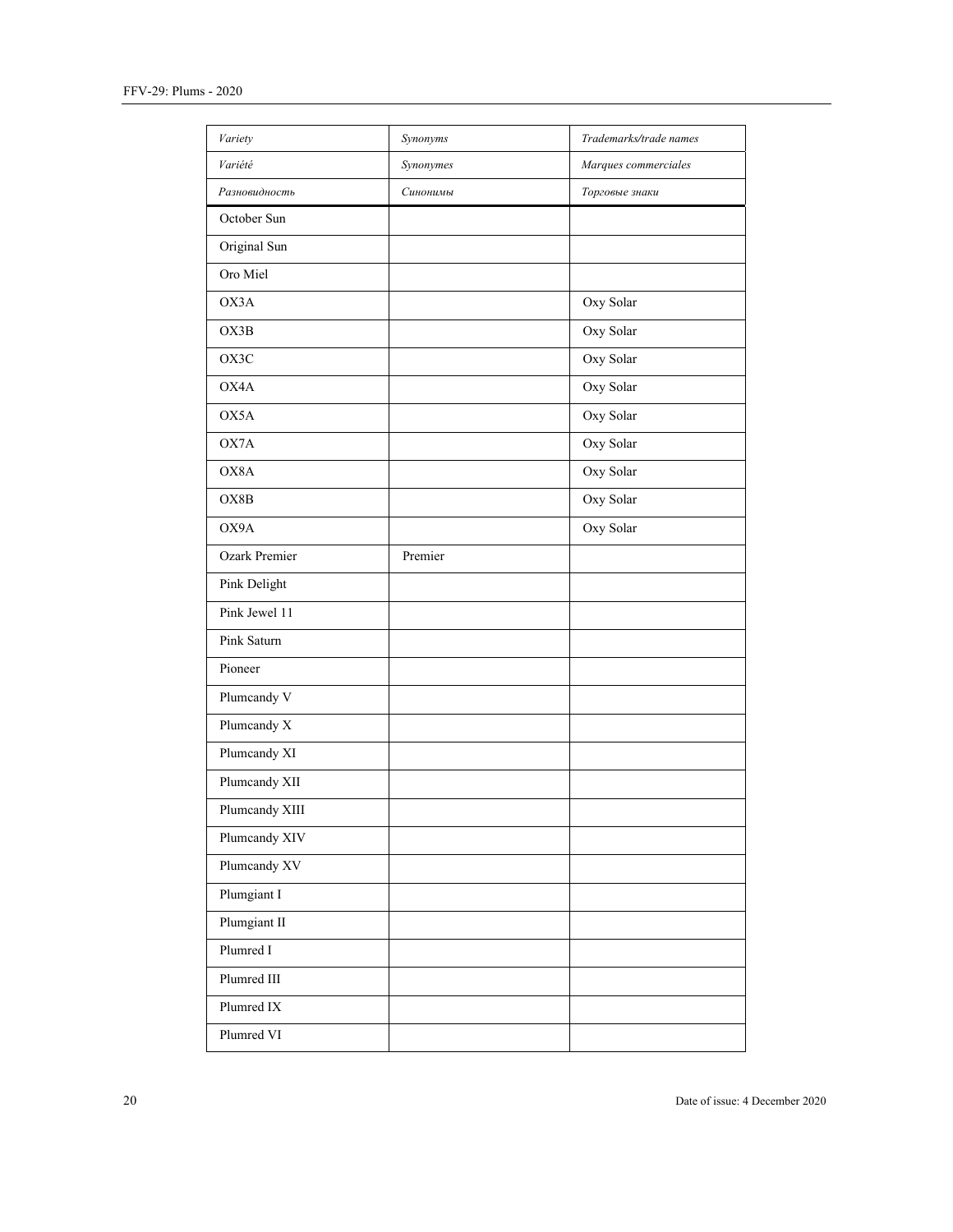| Variety         | Synonyms  | Trademarks/trade names |
|-----------------|-----------|------------------------|
| Variété         | Synonymes | Marques commerciales   |
| Разновидность   | Синонимы  | Торговые знаки         |
| Plumred VII     |           |                        |
| Plumred VIII    |           |                        |
| Plumred X       |           |                        |
| Plumred XI      |           |                        |
| Plumred XII     |           |                        |
| Plumsweet IV    |           |                        |
| Plumsweet IX    |           |                        |
| Plumsweet V     |           | Oxy Solar              |
| Plumsweet VII   |           |                        |
| Plumsweet VIII  |           |                        |
| Plumsweet X     |           |                        |
| Plumsweet XI    |           |                        |
| Plumsweet XII   |           |                        |
| Plumsweet XIII  |           |                        |
| Plumsweet XIV   |           |                        |
| Plumsweet XIX   |           |                        |
| Plumsweet XV    |           |                        |
| Plumsweet XVI   |           |                        |
| Plumsweet XVII  |           |                        |
| Plumsweet XVIII |           |                        |
| Plumsweet XX    |           |                        |
| Plumsweet XXI   |           |                        |
| Plumsweetone    |           |                        |
| Plumsweetthree  |           |                        |
| Plumsweettwo    |           |                        |
| Primetime       |           |                        |
| Pro 1 C         |           | EBONY <sup>®</sup> 1   |
| Pro 111 C       |           | EBONY® 111             |
| Pro 112 C       |           | EBONY® 112             |
| Pro 114 C       |           | EBONY® 114             |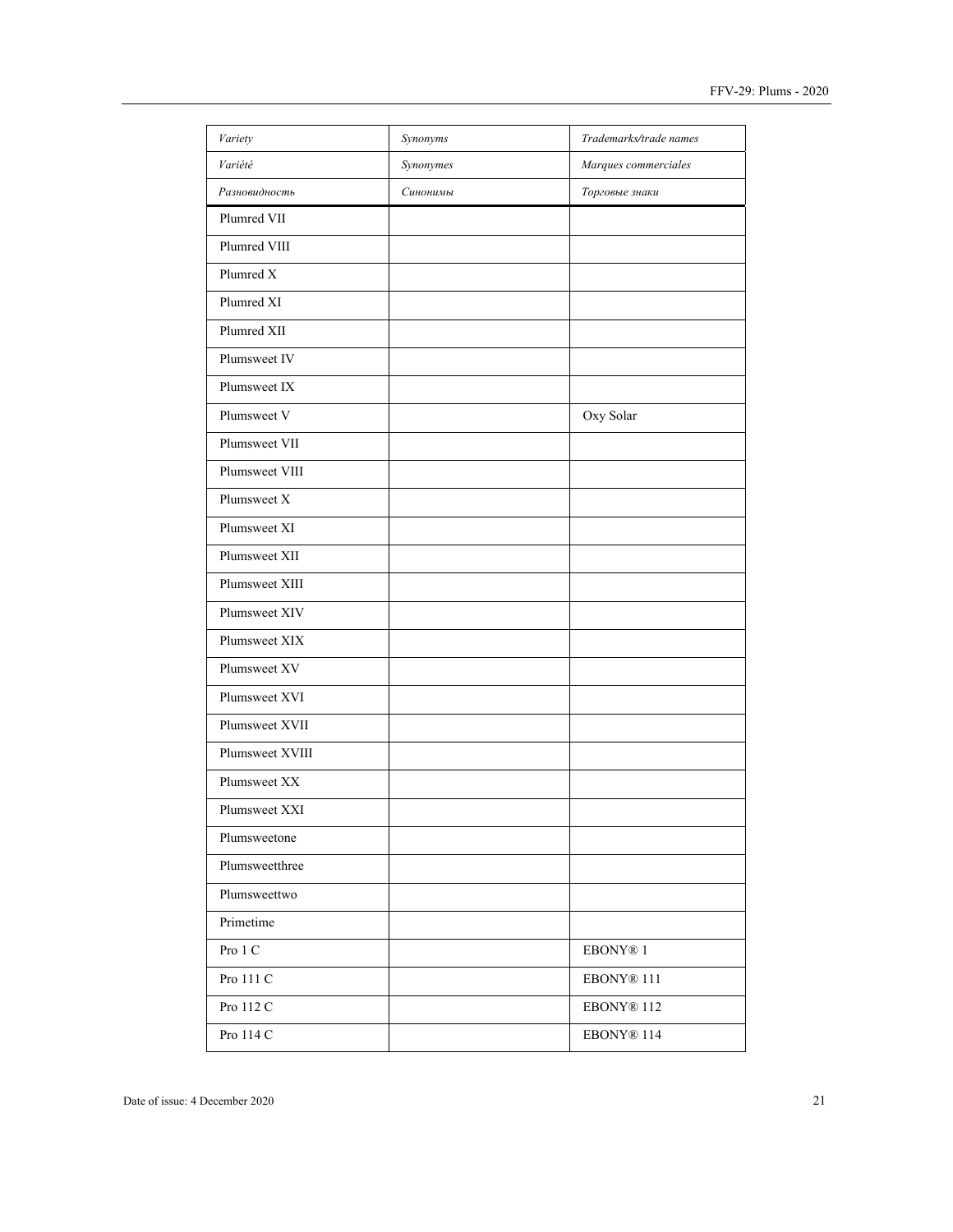| Variety        | Synonyms  | Trademarks/trade names |
|----------------|-----------|------------------------|
| Variété        | Synonymes | Marques commerciales   |
| Разновидность  | Синонимы  | Торговые знаки         |
| Pro 122        |           | EBONY® 122             |
| Pro 51 C       |           | EBONY® 51              |
| Pro 55 C       |           | EBONY® 55              |
| Pro 61 C       |           | EBONY® 61              |
| Pro 79 C       |           | <b>BLONDY®</b>         |
| Purple Majesty |           |                        |
| Queen Ann      |           |                        |
| Queen Garnet   |           |                        |
| Queen Rosa     |           |                        |
| Red Beaut      |           |                        |
| Red Candy      |           |                        |
| Red Majesty    |           |                        |
| Red Noble      |           |                        |
| Red Rosa       |           |                        |
| Red Sweet      |           |                        |
| Redgold        |           |                        |
| Redroy         |           |                        |
| Redyummy       |           | Redyummy®, Sunset Sky  |
| Reubennel      | Ruby Nel  |                        |
| Royal Black    |           |                        |
| Royal Diamond  |           |                        |
| Royal Garnet   |           |                        |
| Royal Star     |           |                        |
| Royal Treat    |           |                        |
| Roysum         |           |                        |
| Rubirosa       |           |                        |
| Ruby Blood     |           |                        |
| Ruby Kat       |           |                        |
| Ruby Red       |           |                        |
| Ruby Star      |           |                        |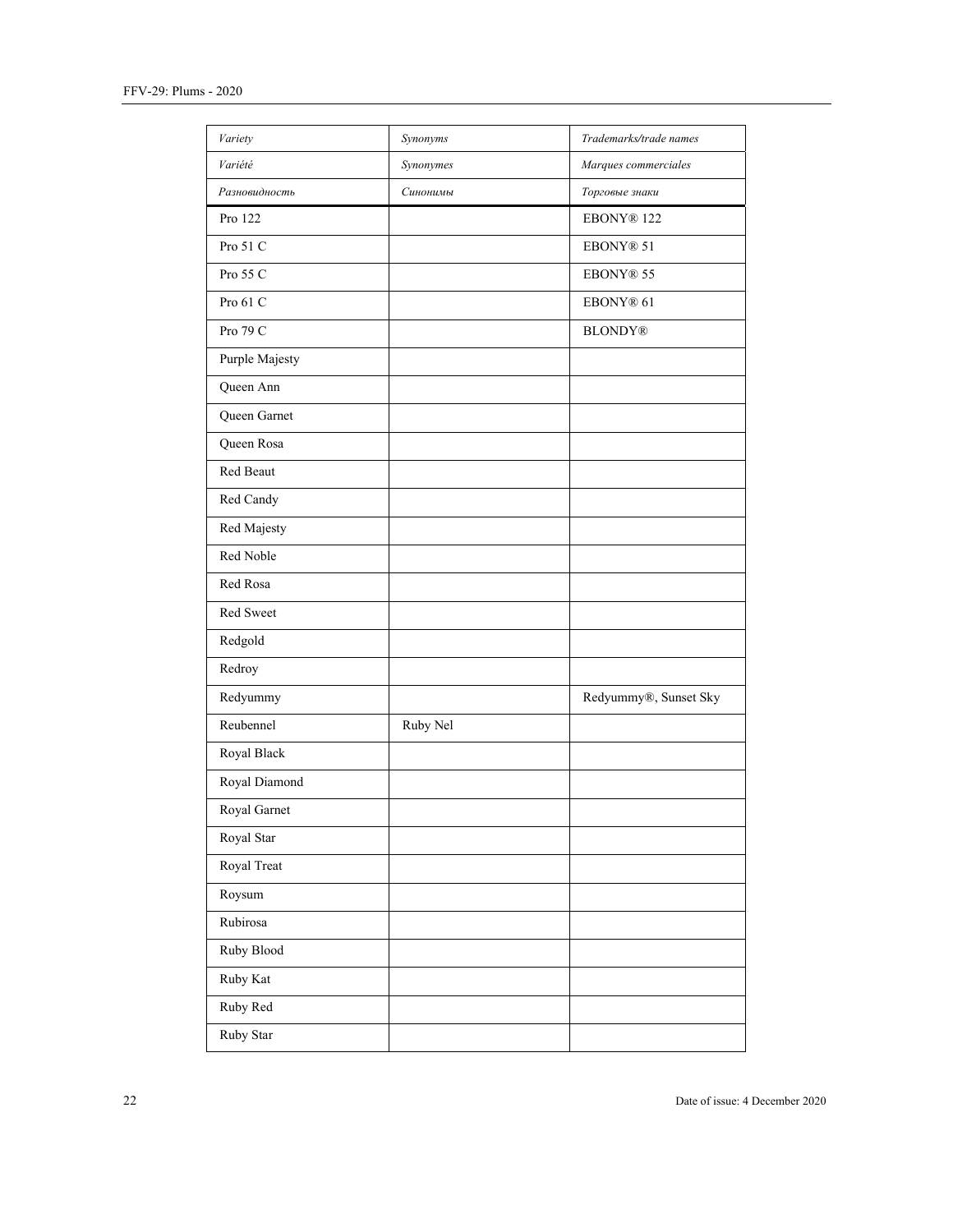| Variety           | Synonyms  | Trademarks/trade names          |
|-------------------|-----------|---------------------------------|
| Variété           | Synonymes | Marques commerciales            |
| Разновидность     | Синонимы  | Торговые знаки                  |
| Ruby Sun          |           |                                 |
| SA4A              |           | Safari Star                     |
| SA4B              |           | Safari Star                     |
| SA4V              |           | Safari Star                     |
| SA <sub>6</sub> A |           | Safari Star                     |
| SA <sub>8</sub> A |           | Safari Star                     |
| Sandino 30        |           |                                 |
| Sangue di Drago   |           |                                 |
| Santa Rosa        |           |                                 |
| Sapphire          |           |                                 |
| Satsuma           |           |                                 |
| Savills Wonder    |           |                                 |
| Seacliff          |           |                                 |
| Sensation         |           |                                 |
| September Candy   |           |                                 |
| September Yummy   |           | September Yummy®,<br>Sunset Sky |
| Serena            |           |                                 |
| SG PR 35 17       |           |                                 |
| Sherri's Flavor   |           |                                 |
| Showtime          |           |                                 |
| Sierra Rose       |           |                                 |
| Sierra Sweet      |           |                                 |
| Simka             |           |                                 |
| Solar Eclipse     |           |                                 |
| Songold           |           |                                 |
| Songreen 50       |           |                                 |
| Songria 10        |           |                                 |
| Songria 15        |           |                                 |
| Songria 30        |           |                                 |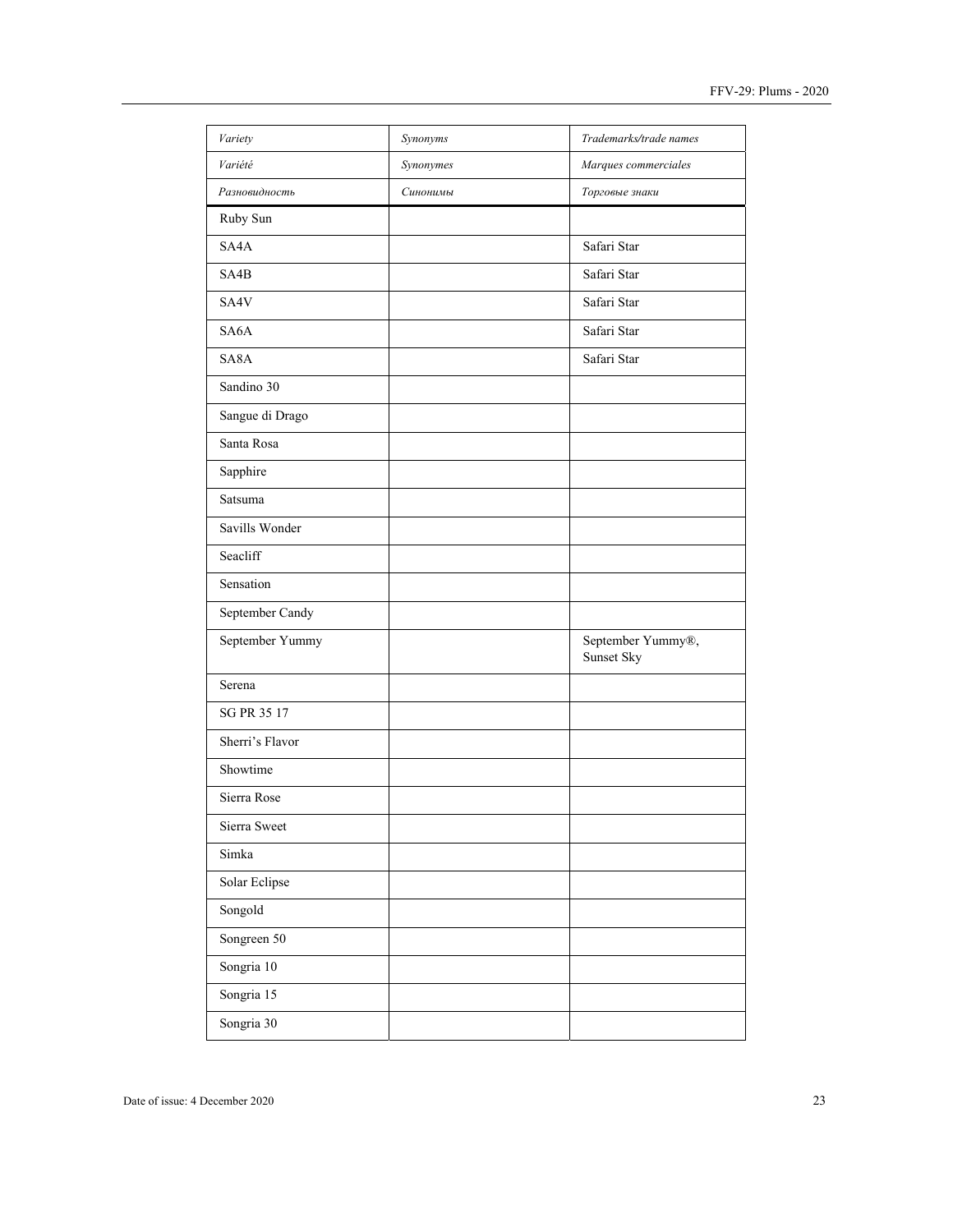| Variety                   | Synonyms   | Trademarks/trade names |
|---------------------------|------------|------------------------|
| Variété                   | Synonymes  | Marques commerciales   |
| Разновидность             | Синонимы   | Торговые знаки         |
| Southern Belle            |            |                        |
| Southern Pride            |            |                        |
| Souvenir                  |            |                        |
| Souvenir II               |            |                        |
| Splash                    |            |                        |
| Spring Beaut              |            |                        |
| Spring Flavor             |            |                        |
| <b>SS10A</b>              |            | Sunset Sky             |
| <b>SS10B</b>              |            | Sunset Sky             |
| SS <sub>10</sub> C        |            | Sunset Sky             |
| SS <sub>7</sub> A         | Prumred XI | Sunset Sky             |
| SS <sub>9</sub> A         |            | Sunset Sky             |
| <b>Starking Delicious</b> |            |                        |
| Stirling                  |            |                        |
| <b>SU1 UNIBO</b>          |            |                        |
| Sun Breeze                |            |                        |
| Sun Kiss                  |            | African Pride ™        |
| Sundew                    |            | African Pride ™        |
| Sunlite Nugget            |            |                        |
| Sunrise                   |            |                        |
| Sunset                    |            |                        |
| <b>Sunset Plapple</b>     |            |                        |
| Suplumeighteen            |            | Red Giant ™            |
| Suplumeleven              |            | Black Diamond ®        |
| Suplumfifteen             |            |                        |
| Suplumfifty               |            | Black Diamond ®        |
| Suplumfiftyfive           |            | Black Diamond ®        |
| Suplumfiftyfour           |            |                        |
| Suplumfiftyone            |            |                        |
| Suplumfiftysix            |            | Black Diamond ®        |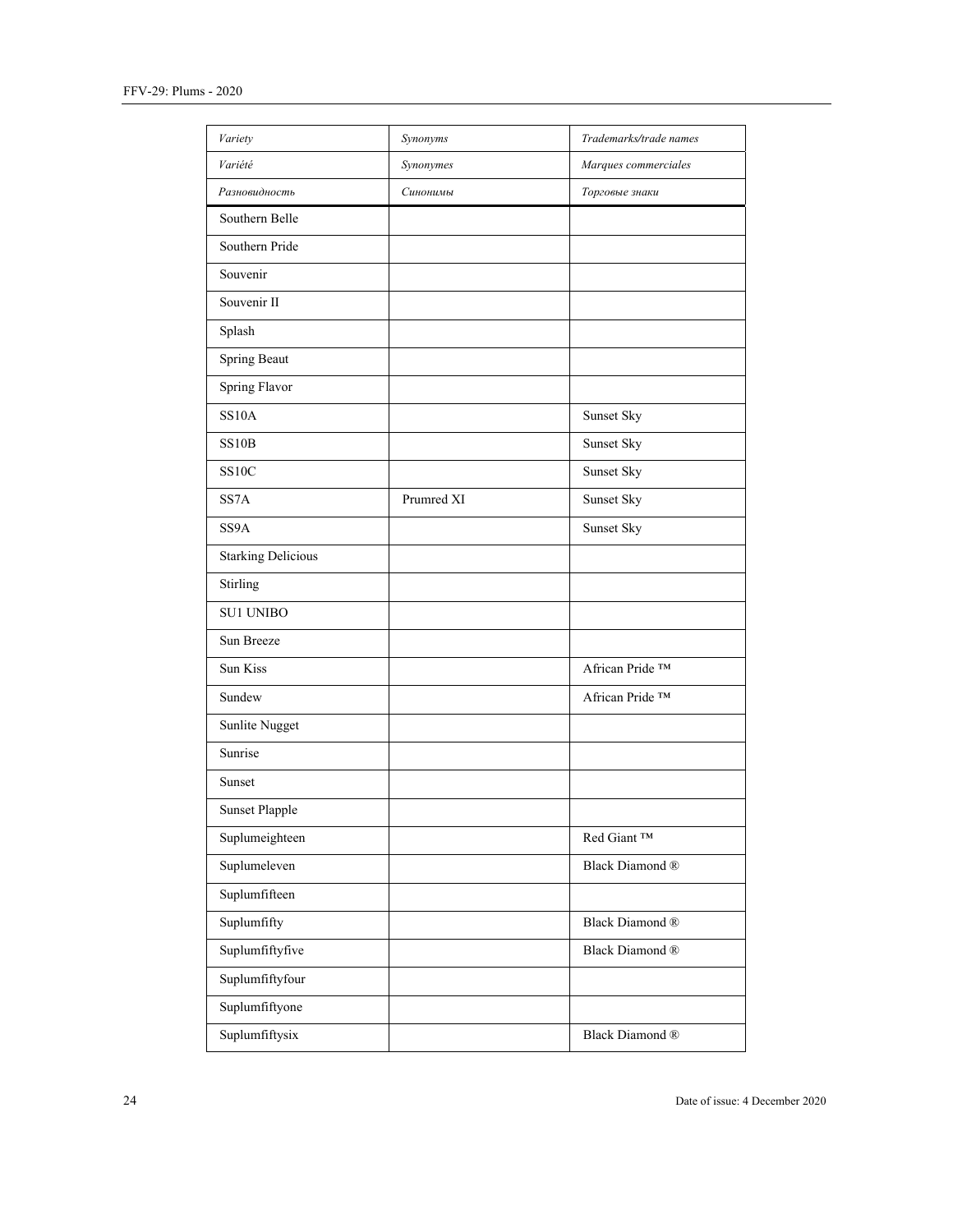| Variety           | Synonyms  | Trademarks/trade names    |
|-------------------|-----------|---------------------------|
| Variété           | Synonymes | Marques commerciales      |
| Разновидность     | Синонимы  | Торговые знаки            |
| Suplumfiftythree  |           |                           |
| Suplumfiftytwo    |           |                           |
| Suplumforty       |           |                           |
| Suplumfortyeight  |           |                           |
| Suplumfortyfive   |           | Black Diamond ®           |
| Suplumfortyfour   |           |                           |
| Suplumfortynine   |           | Red Diamond ®             |
| Suplumfortyone    |           | Black Diamond ®           |
| Suplumfortyseven  |           |                           |
| Suplumfortysix    |           | Red Diamond ®             |
| Suplumfortythree  |           |                           |
| Suplumfortytwo    |           | Black Giant ®             |
| Suplumfourteen    |           |                           |
| Suplumseventeen   |           |                           |
| Suplumsix         |           | Angeleno ®                |
| Suplumsixteen     |           |                           |
| Suplumthirteen    |           |                           |
| Suplumthirtyeight |           | Black Giant ®             |
| Suplumthirtyfive  |           | Black Giant ®             |
| Suplumthirtyfour  |           | Red Giant ®               |
| Suplumthirtynine  |           | Black Giant ®             |
| Suplumthirtyone   |           |                           |
| Suplumthirtyseven |           | Black Giant ®             |
| Suplumthirtysix   |           | Applum™                   |
| Suplumthirtythree |           |                           |
| Suplumtwelve      |           | Black Gold ™              |
| Suplumtwentyeight |           | Black Diamond ®           |
| Suplumtwentyfive  |           | Black Giant ®             |
| Suplumtwentyfour  |           | Black Diamond ®           |
| Suplumtwentynine  |           | Black Diamond $\circledR$ |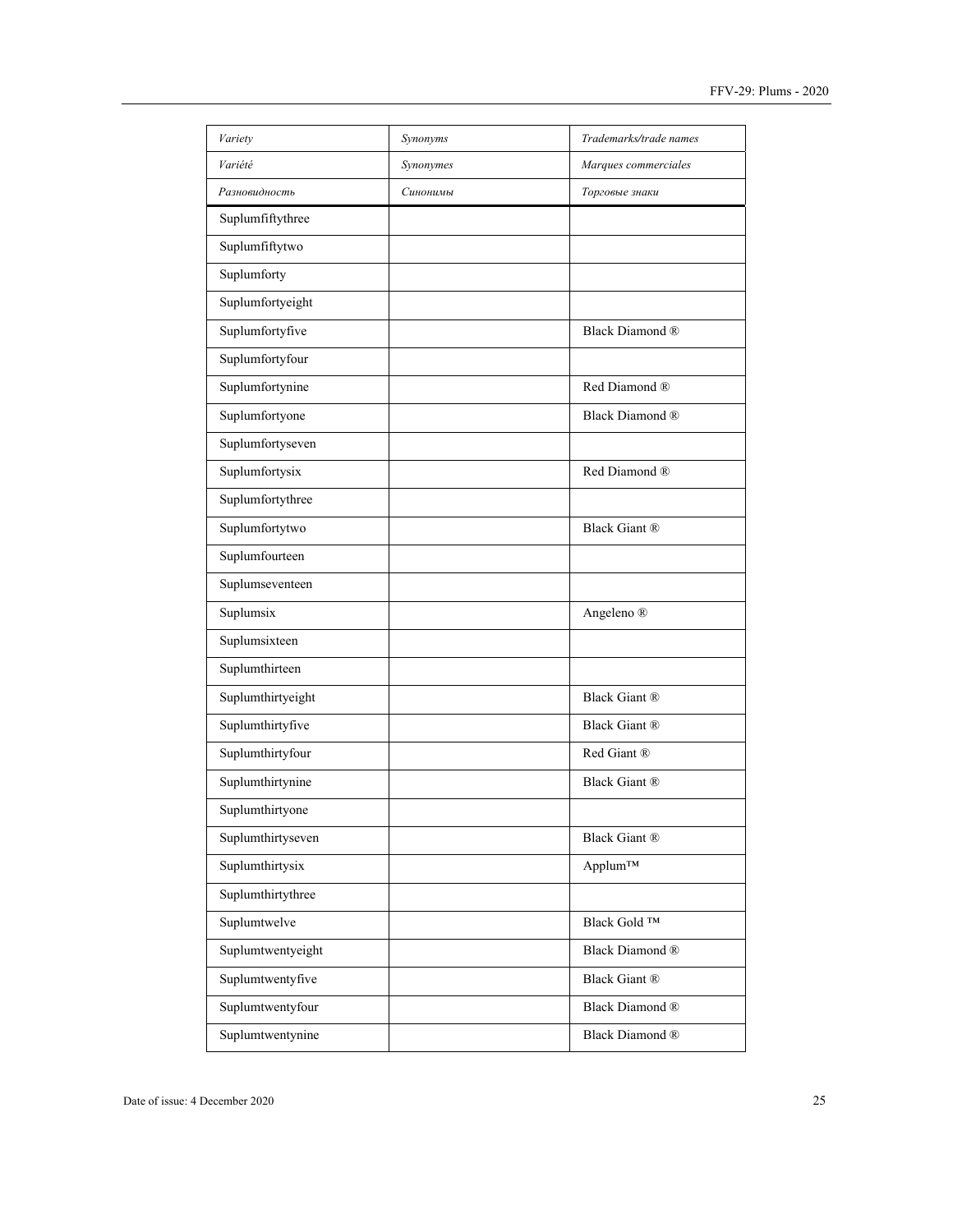| Variety                | Synonyms  | Trademarks/trade names |
|------------------------|-----------|------------------------|
| Variété                | Synonymes | Marques commerciales   |
| Разновидность          | Синонимы  | Торговые знаки         |
| Suplumtwentysix        |           | <b>Black Giant ®</b>   |
| Suplumtwentythree      |           | Black Diamond ®        |
| Suplumtwentytwo        |           | Black Diamond ®        |
| Susy                   |           |                        |
| <b>Sweet Christine</b> |           |                        |
| Sweet Iridis 1         |           |                        |
| Sweet Iridis 2         |           |                        |
| Sweet Iridis 3         |           |                        |
| Sweet Kashel           |           |                        |
| Sweet Majesty          |           |                        |
| Sweet Pekeetah         |           |                        |
| Sweetcot II            |           |                        |
| Sweetcot               |           |                        |
| TC Sun                 |           |                        |
| Te Mata Gold           |           |                        |
| Teak Gold              |           | Amber Jewel ™          |
| Titine                 |           |                        |
| Top Black              |           |                        |
| Tracy Sun              |           |                        |
| Trinidad               |           |                        |
| Vampire                |           |                        |
| Wickson                |           |                        |
| Winner                 |           |                        |
| $\rm WM$ 8             |           |                        |
| Yakima                 |           |                        |
| Yellow Sun             |           |                        |
| Yellowsweet II         |           |                        |
| Yellowsweet X          |           |                        |
| Yummybeaut             |           | Yummy®beaut            |
| Yummycrisp             |           | Yummy®crisp            |